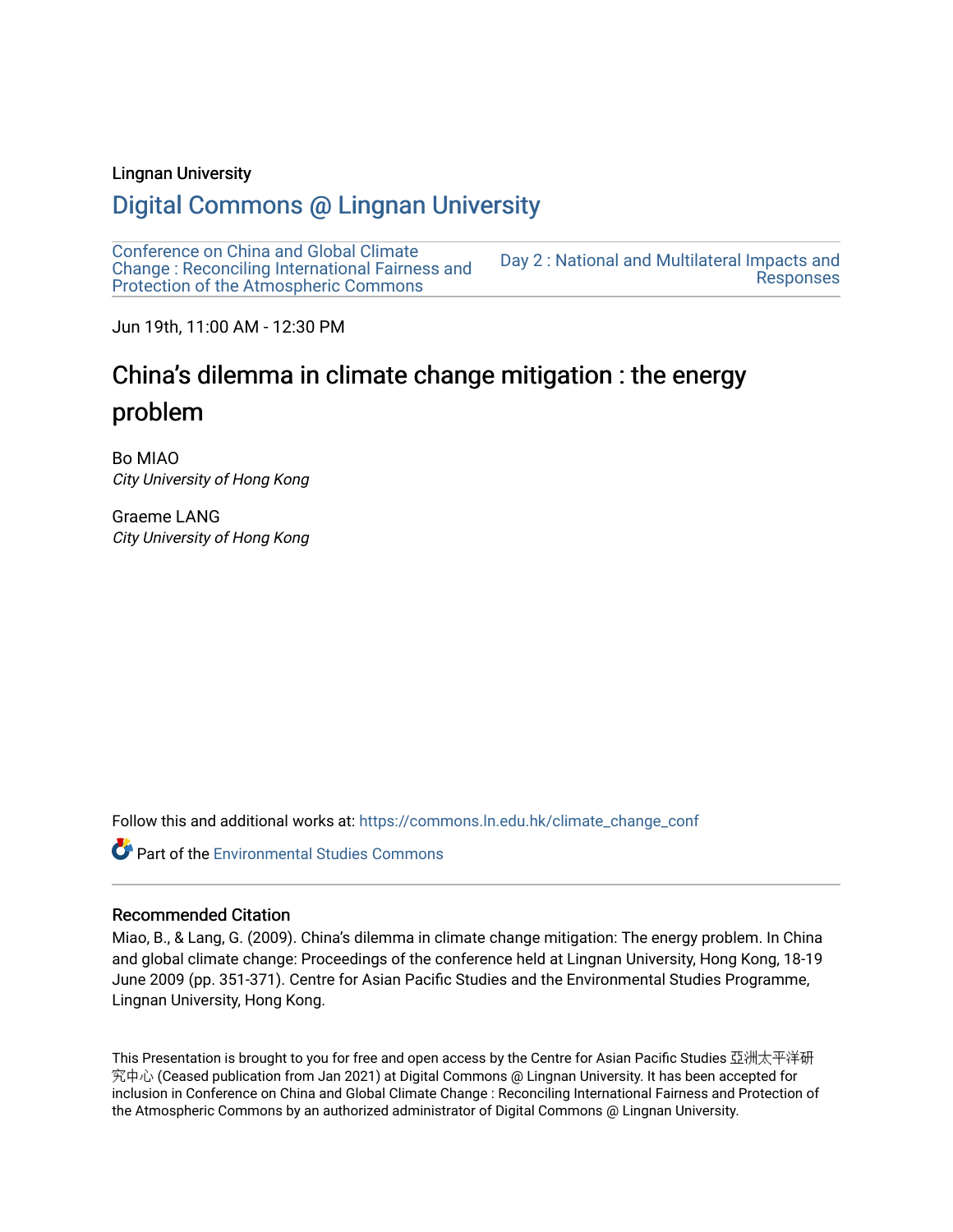## **China's Dilemma in Climate Change Mitigation: The Energy Problem**

Bo Miao & Graeme Lang<sup>1</sup>

## **Abstract**

The vulnerability of China to the adverse impacts of rising global warming is outlined, including projected impacts on coastlines, agriculture, water supply, land degradation, and public health, since these are important reasons why China, partly for reasons of national security, is increasingly addressing the climate change problem in national and international discussions. This paper then profiles China's greenhouse gas (GHG) emissions and illustrates how the pressure from the international community, especially that from the US, would impel China to make more substantial contribution to global climate effort. After examining China's coal-dominated energy mix, we review the current approaches undertaken by China to combat climate change. They are essentially programs that aim to increase energy efficiency and deploy alternative energies, thus reducing energy costs and bringing about ancillary climate benefits. China's active participation in the Clean Development Mechanism (CDM) is then discussed. We show that it appears to be impossible, with current or currently developing technologies such as Carbon Capture and Storage (CCS), to produce the 80% reductions in GHG emissions which scientists recommend over the next four decades. What other measures might be feasible for China to make more substantial contributions to global climate-change-mitigation efforts? China's dilemma is the need to sustain a developing economy which depends crucially on GHG-emitting processes. It appears to be impossible to do this without some radical restructuring of economic activity, since it seems that it cannot be done by some combination of greater energy-efficiency and substituting fossil fuels by renewables or nuclear power. An alternative over the longer term is to promote relocalization of production and exchange using local and regional renewable resources. There are many towns and cities in the world in which groups are planning and beginning to implement such changes. In fact, China is almost uniquely well-qualified to take this approach, and indeed, could become a leader in such innovations and such technologies. In the longer term, it is very much in China's national interest to follow this path.

**\*** We would like to acknowledge research support from City University of Hong Kong. (Project # 961055: *Environmental Best Practice: a Comparative Study*)

## **Introduction**

<u>.</u>

China's importance in the international climate change regime cannot be underestimated. As one of the largest GHG emitters, and maybe the largest one though Chinese senior officials have repeatedly rejected such claims, it is a must for the international community to engage China effectively in any coordinated effort to combat global warming. Unlike any other conventional air pollution that is either local or regional, climate change is global and everyone has a stake. All nations will be affected to various degrees by the adverse impacts of the most far-reaching environmental problem that human society has faced since the end of the last ice age. China is not immune to such adverse impacts, though it may not be hit as heavily as some low-lying island countries. China's own research has pointed out that China is one of the most vulnerable nations to the potential risks in climate change (NDRC, 2007). It is therefore in China's own interest to work with other major emitters to moderate the rapid growth of GHG.

<sup>&</sup>lt;sup>1</sup> Department of Asian and International Studies, City University of Hong Kong, email: bomiao@cityu.edu.hk; graeme.lang@cityu.edu.hk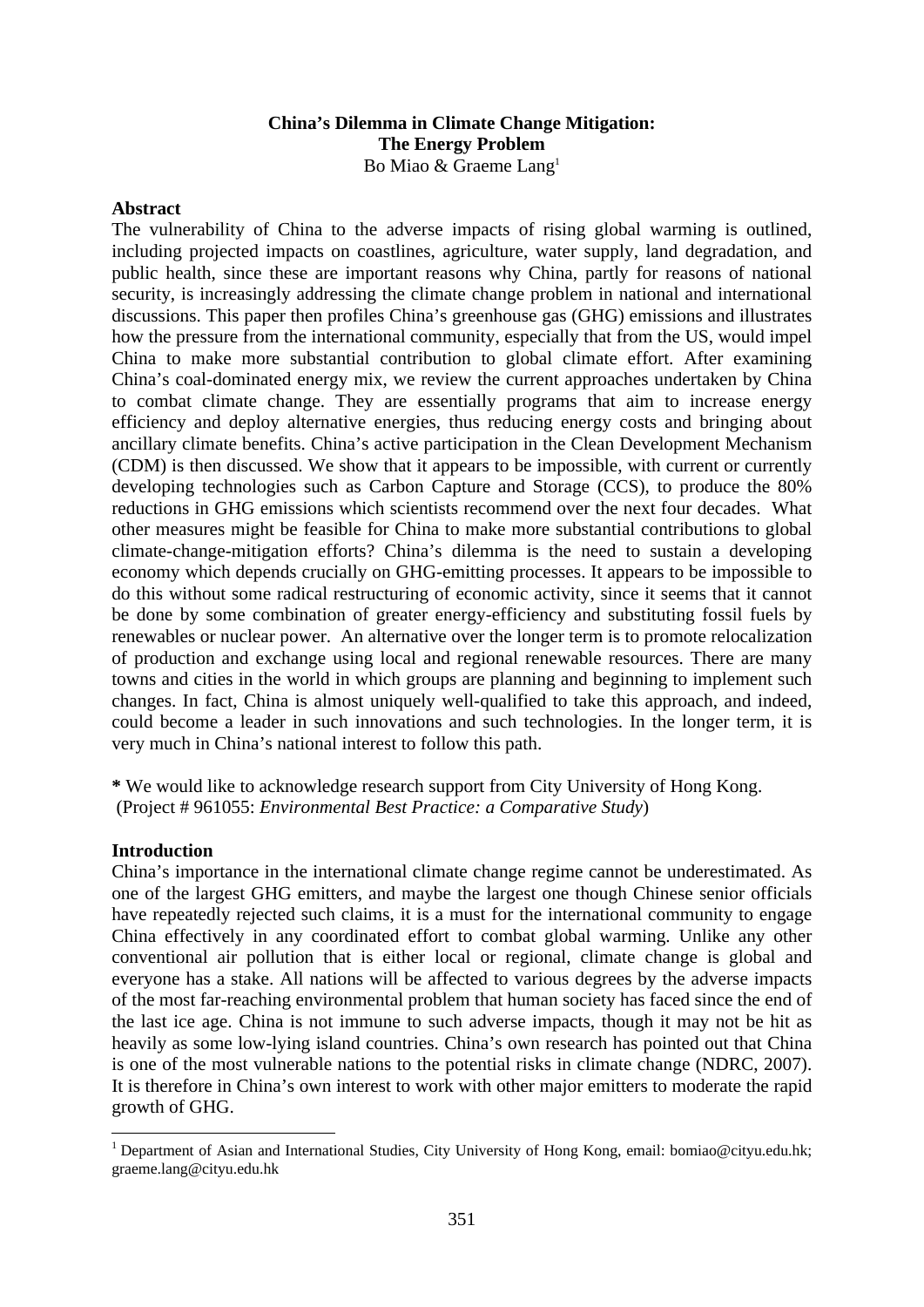However, it would be unrealistic to expect China to undertake the same emissions reduction commitments as other developed economies. China only accounts for a small portion of the GHG that have accumulated in the atmosphere in the past two hundred years. It has every reason to ask the developed nations who have historically emitted large volumes of GHG and currently have much higher per capita emissions to bear primary responsibility and take the lead in any mitigation action. The US, as the largest historical GHG emitter, has been refusing to undertake any mandatory responsibility to cut its emissions, and China has used US recalcitrance as an excuse to shun any binding duties. This scenario is very likely to change since the new US President Barrack Obama has explicitly expressed strong interests in making more substantial contribution to combat climate change, and the adoption of a mandatory cap-and-trade GHG emissions program is under heated discussion in the Congress. Once US is on board, China will be under greater pressure to make more constructive climate action. The latest visits by the Secretary of State Hilary Rodham Clinton and the House speaker Nancy Pelosi both highlight the importance of climate change collaboration between these two largest emitters. The latest news is that these two nations are negotiating a deal, a kind of joint agreement, in regard to a schedule for emissions reductions and overall climate policy, and this will be a big step as the world moves closer to the Copenhagen negotiations (Dyer, 2009).

The Chinese government is not blind to the potential costs that climate change could cause for its cities, its agriculture, and the sustainability of some regions of the country. It is promoting a series of energy-oriented policies and measures such as energy efficiency and renewables programs that would also generate ancillary climate benefits. The Central Government claims that it has effectively reduced 835 million tons of CO2 equivalent by energy conservation and promotion of alternative energies in 2006 and 2007 (State Council, 2008). But China's aggregate GHG emission has continued to grow rapidly in the past few years, with no sign of slowing down. The dilemma is, with China's heavy dependence on coal to fuel the burgeoning economy, can China effectively mitigate the GHG emissions while sustaining development and eradicating poverty?

In order to answer this question, this paper is divided into four sections. Section 1 will address the question of why China should care about climate change. The vulnerability of China to the adverse impacts of rising global warming is outlined, including projected impacts on coastlines, agriculture, water supply, land degradation, and public health. It is pointed out that it is in China's own interest to work with other nations to prevent the catastrophic results of climate change from happening. Request from the international community, especially that from the US, would also play an important role in impelling China to make more substantial contribution to global climate efforts. China's GHG emissions profile is also described in order to provide a better understanding of the nature of such international calls.

Section 2 reviews China's action against climate change. It first examines China's coal-dominated energy mix, showing that coal will continue to power China for a long period of time and the CCS technology would not be commercially viable within foreseeable future. It then discusses the energy efficiency and renewables programs that are promoted by the Central Government with the purpose of addressing issues like energy security but also produce remarkable climate benefits. As the largest host country for CDM, China's active participation in this flexible mechanism offered by Kyoto Protocol is also reviewed.

After acknowledging that current climate-change-mitigation approaches are meaningful but far from adequate, section 3 explores what other measures might be feasible for China to significantly mitigate its GHG emissions. It is suggested that an alternative over the longer term is to promote relocalization of production and exchange using local and regional renewable resources. The essence of relocalization and initiatives taken by many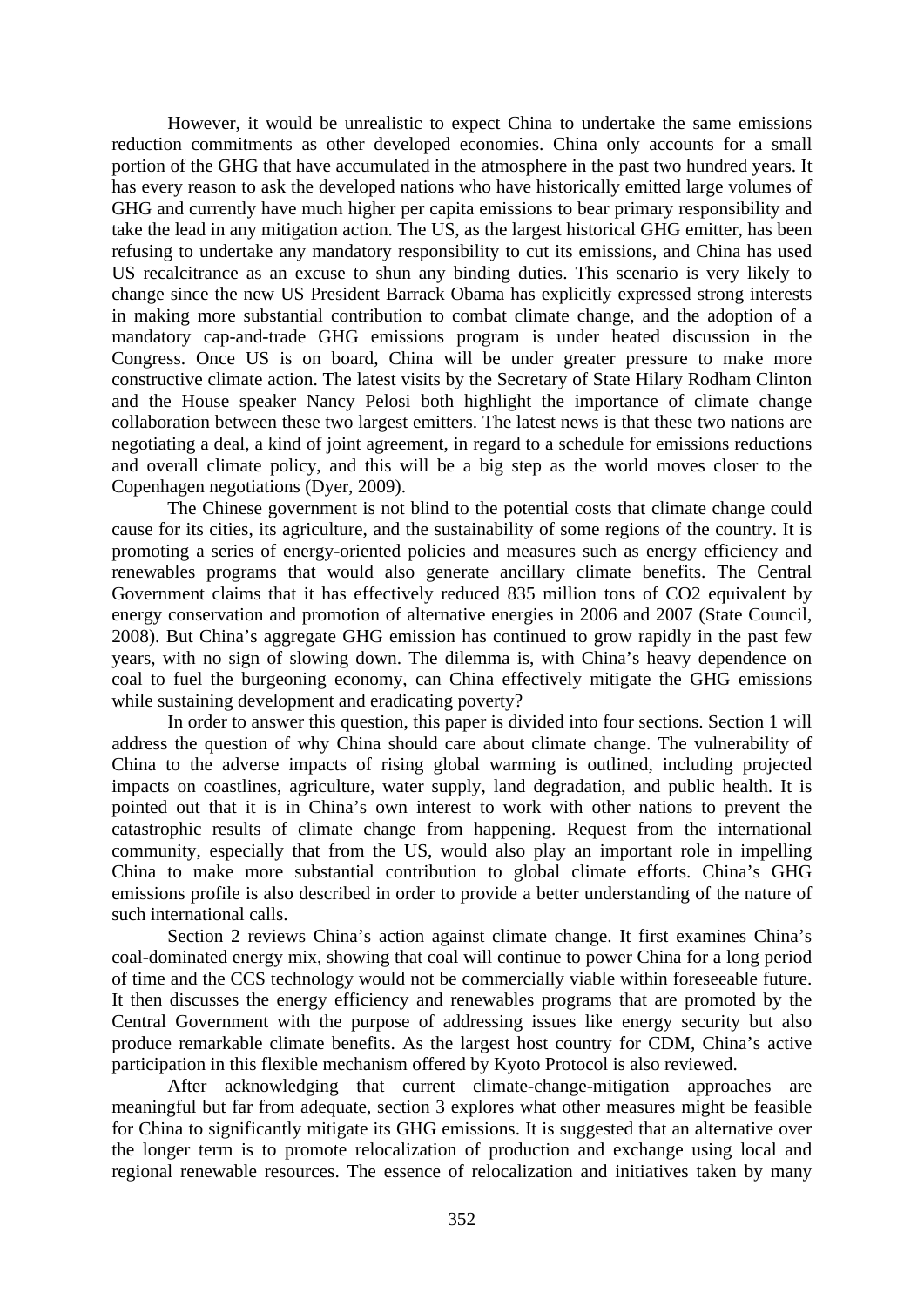towns and cities overseas were briefly examined. The section also discusses China's advantages in marching on this path, especially those in the agriculture. The last section provides some concluding remarks.

## **Section 1: Climate Change: Why Should China Care About It?**

## *1.1. Reason I: Vulnerability of China*

Experience tells that one will not act unless it is in its own interest to do so. The grave longterm challenges that are posed by climate change have drawn increasing attention from all nations, including China. As one of the major greenhouse gas emitters, Chinese policymakers are not blind to the adverse effects that could be caused by the continuing concentration of greenhouse gas in the atmosphere. In 2007, the National Development and Reform Commission (NDRC) published *China's National Climate Change Programme*, acknowledging that China is one of the most *vulnerable* countries to climate change, which has already had certain impacts on it in various ways. "Vulnerability" could be understood as the degree to which a system is susceptible to, or unable to cope with adverse effects of climate change (IPCC, 2001). Indeed, China is climatically vulnerable in two senses:

On the one hand, the current and likely adverse impacts of climate change on China are huge and could be even worse than many expect should the development pattern fail to be significantly changed. The following description of those adverse impacts is primarily drawn from *China's National Climate Change Programme* (NDRC, 2007, pp.16-19) and *China's Policies and Actions for Addressing Climate Change* (State Council, 2008).

First, China's agriculture and livestock industries have experienced certain changes with regard to the rising temperature, mainly shown by the 2-to-4-day advancement of spring phenophase since the 1980's. Declining crop yields are a risk. Rice production is sensitive to increased temperatures, and thus can be affected by climate change. Forests and other natural ecosystems in areas where average temperatures are increasing would also be affected. The frequency and intensity of forest fires and of insect and disease outbreaks in forests are likely to increase as a result of climate change.

It is expected that future climate change would also lead to expanding deserts and shrinking grassland in some arid regions in western parts of China. Desertification is already a serious problem for the country, and the resulting loss of grazing land and farmland, 1along with the inevitable dust storms, all of which bring huge costs for the country, could be worsened by global warming.

Second, global warming would challenge China's water resources and distribution. One of the biggest longer-term impacts would be the melting of glaciers on the Tibetan plateau, because runoff from these glaciers provides the water for some of the greatest rivers in East and Southeast Asia, including the Yangtze and Yellow Rivers in China. Vast areas of agricultural production depend on the flow of water from these glaciers, that is, from winter snow-pack which melts through the spring and summer of each year. If global warming leads to earlier runoff from snow-pack, the summer flow from glaciers can be greatly reduced, as is apparently already occurring in the western U.S. Water supply for agriculture, industry, and domestic uses in northern and central China would be threatened, even if precipitation increases in parts of southern China. This is of course a long-term projection. But the glacier area in north-western China has apparently already shrunk by 21% according to some accounts, and the thickness of frozen earth in Qinghai-Tibet Plateau has declined in recent years. A decreasing trend in runoff has been observed during the past 40 years in China's six main rivers.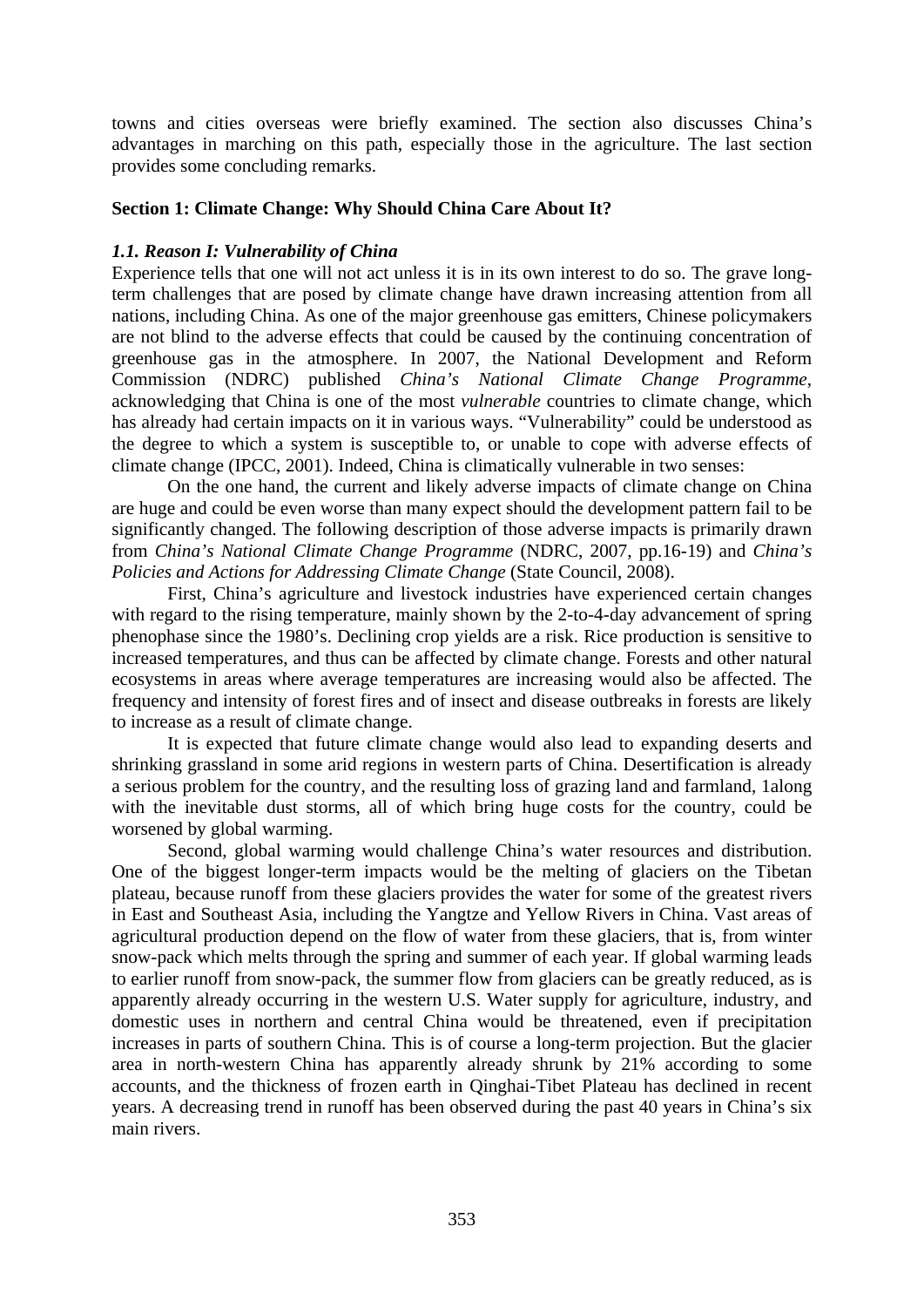In early 2009, China experienced the most severe drought in some northern regions in the past fifty years and significant losses were reported. Some northern river basins, particularly the Haihe-Luanhe River basin, are clearly very vulnerable to climate change.

Third, the accelerating trend of sea level rise along the Chinese coast in the past 50 years is clear evidence of the impacts of climate change upon coastal environment. China is not as exposed to rising sea levels as some other countries such as Bangladesh, but some of China's richest agricultural regions, such as the Pearl River Delta, are close to sea level and could experience decreased production as saltwater intrusions onto land and into river deltas increases. Coastal erosion, seawater intrusion, mangrove and coral reef degradation are observable and expected to further deteriorate. Some major cities such as Hong Kong, Guangzhou, Xiamen, and Shanghai would also be affected by sea-level rises. The worst-case scenarios for sea-level rise (e.g. from melting of the Greenland Icecap) would force the abandonment of some of these cities. But less extreme and currently more probable scenarios of sea-level rise would also produce heavy costs for cities and for coastal agriculture. Global warming will also evidently increase the severity of extreme and costly weather events such as typhoons and storm surges, to which China is especially vulnerable because of its long coastline and exposure to storms moving toward the coast from the south-western Pacific oceans.

Fourth, climate change would also increase the intensity and frequency of heat waves, which have been devastating already to populations in Europe and Australia, and would also facilitate the northward spread of diseases such as malaria and dengue fever from Southeast Asia into southern and central China.

On the other hand, China currently lacks the personnel, technical and financial resources to deal with these kinds of impacts caused by climate change and therefore might suffer great losses in the future, both in urban and rural areas.

These climate change-related impacts could be even worse should China, along with other major economies, fail to change significantly their development pattern and effectively control their greenhouse gas emissions.

## *1.2. Reason II: Pressure From The International Community*

Meanwhile, the international community's calls for China to undertake meaningful action to control its greenhouse gas emissions have never ceased since the day climate change became an issue. In order to understand the nature of such calls, it is necessary to first take a look at China's GHG emissions scenario.

The emission of China's greenhouse gas has certain interesting features. Although China historically only accounted for a relatively lower percentage (7.3% from 1850−2000) in globally cumulative greenhouse gas emissions, it has kept increasing its share in the last decade up to 14.8% in 2003 and became the second largest annual emitter in absolute terms in that year, where GDP and total population are the decisive determinants. The rising trend has continued and it is claimed by many researchers that the annual greenhouse gas emissions in China have already surpassed those of the US and that China has already became the world's largest emitter (IEA, 2007; see Figure 2). Furthermore, given China's continuously soaring energy-related CO2 emissions, what could be expected in the coming decades is continuing increases in greenhouse gas (Figure 1).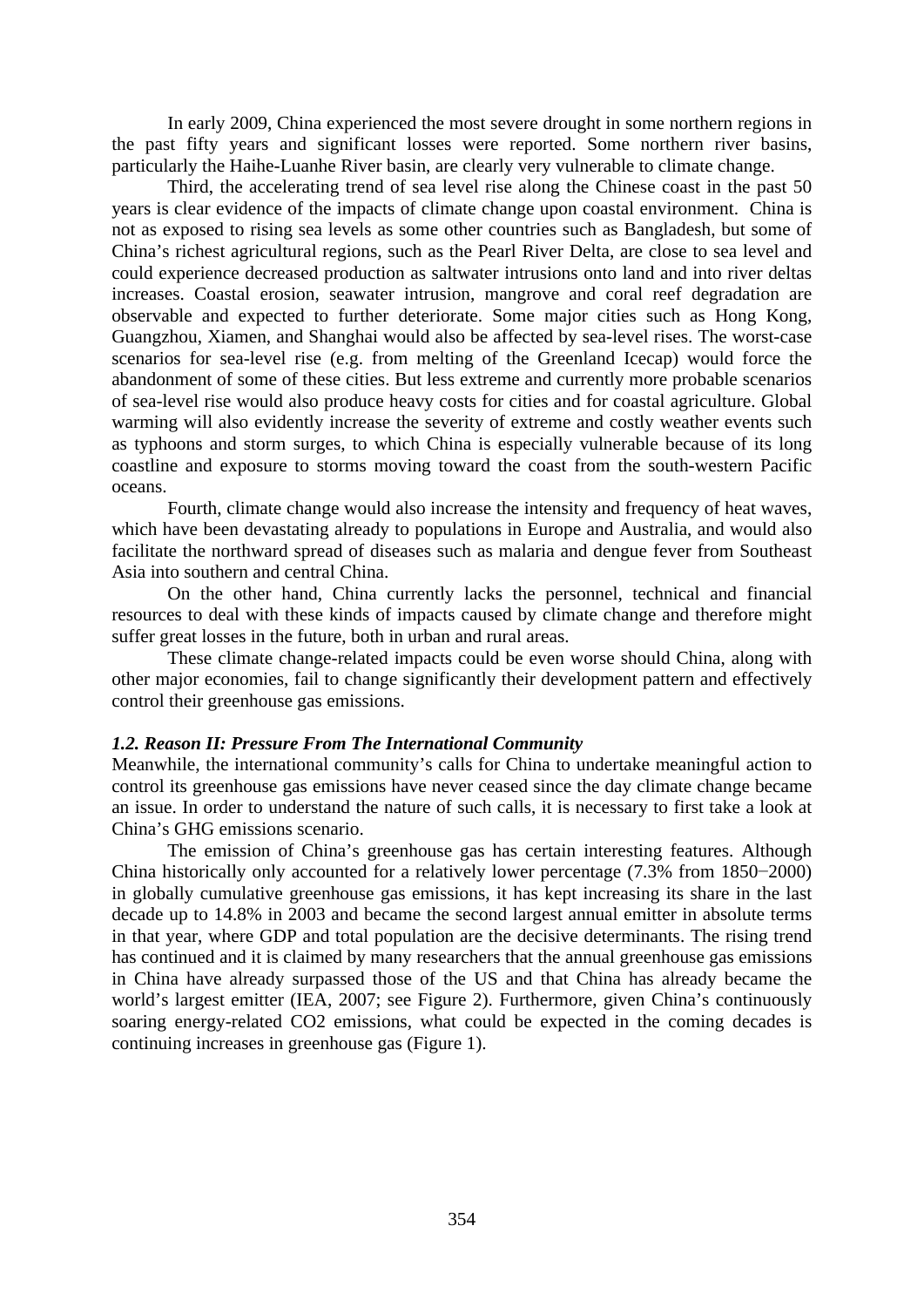



However, in sharp contrast to the enormous overall amounts, China's greenhouse gas emissions, in per capita terms, depict a strikingly different picture, in which China only ranks  $97<sup>th</sup>$  globally in 2004, just slightly higher than the average for developing countries but below the world average (NDRC, 2007, p.6). A recent report states that China's per capita emissions are 78 percent lower than that of the US, although China's per capita emissions are growing at a rate four to six times as fast as those of the US (Asia Society & Pew Centre, 2009, p.19). Along with the sharp increase in overall greenhouse gas emissions in the past a few years, it is reported that China's per capita emissions are approaching the world average (Figure 3; see also Tu, 2009, p.12).





 It is also interesting to observe the decrease of China's carbon intensity − the level of  $CO<sub>2</sub>$  emissions per unit of economic output. Carbon intensity not only serves as a strong determinant of a country's overall emissions, but also reflects the energy intensity and fuel mix within carbon-related industries (Baumert et al., 2004, p.4). China has offered a striking case in this regard. As of 2004, China's carbon intensity was above the world average, and above the average for developing countries (Figure 5). But China's carbon intensity evidently fell 47%, while GDP grew 162% from 1990 to 2000 (both much as a result of privatisation and introduction of market reform). In comparison, between 1990 and 2000, the

<sup>&</sup>lt;sup>2</sup> 'Climate Change Mitigation Measures in the People's Republic of China', Pew Centre on Global Climate Change, 9 April 2007. Available HTTP: <http://www.pewclimate.org/docUploads/International%20Brief%20-%20China.pdf> (accessed 18 January 2009).

 $3$  Ibid.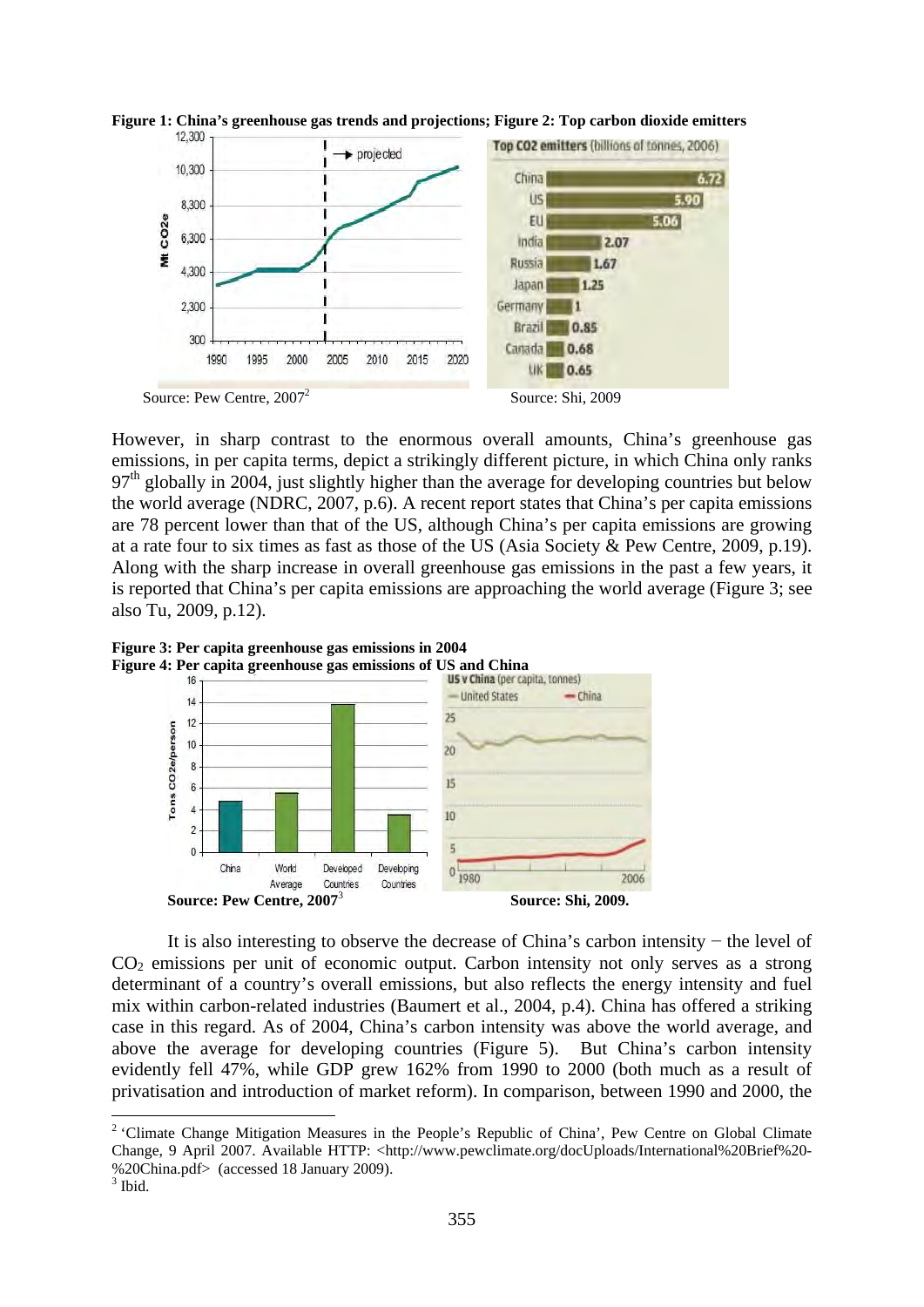greenhouse gas intensity of the US economy declined by 17.5% (Robert & Kyle, 2003). International Energy Agency (IEA) also confirms that China's emission intensity in 2004 continued to decline.



**Source: Pew Centre, 2007**<sup>4</sup>

 However, some less optimistic predictions with regard to China's decreasing trend of carbon intensity exist, such as "*It remains to be seen whether these trends are anomalous one-time shifts reflecting particular circumstance … the opening of China's economy to market forces … or whether they suggest the potential for a longer-term decoupling of economic and emissions growth*" (Baumert et al., 2004, p.6). It is argued by some observers that carbon intensity of China may not be able to continue to decline due to the rapid growth in industrial demand, its heavy dependence on coal and the increasing constraint on securing oil from overseas (Garnaut et al., 2008, p.3). Some even claimed that '*China's trend of decreasing energy intensity reversed between 2002 and 2005 with energy growth surpassing economic growth…China is now four times as energy intensive as the US and nine times less efficient than Japan*' (Asia Society & Pew Centre, 2009, p.19). This claim is not invalid given that China indeed invested more on heavy industry since 2001 in order to maintain the two-digit growth rate. There also exist arguments that Beijing's impressive greenhouse gas reduction achievements in late 1990s is largely due to an embarrassing underreporting of coal statistics (Tu, 2009, p.13). However, despite all these arguments, it is safe to say that the Beijing government has remarkably reduced its energy intensity and has thereby produced climate benefits.

Indeed, although China's low per capita GHG emissions can still provide some support in international climate negotiations, the soaring growth rate in its absolute emissions has made it spotlight in any climate talks. The debate with regard to China's climate responsibility has become even more heated since China recently replaced the US as the largest greenhouse gas emitter.

While developed economies such as European Union have been trying to introduce various incentive programs to get China more actively involved in climate-change-mitigation action, the play between China and the US over the international climate change regime deserves special attention.

During the eight years of the Bush regime, China used US inaction as an excuse to shun constructive greenhouse gas mitigation efforts, and the U.S. used Chinese inaction for the same purpose. Neither of these two largest greenhouse gas emitters undertook any mandatory obligations to set a limit on or reduce its emissions under the Kyoto Protocol. Nevertheless, there are new trends in the climate strategy of the US. In 2009, a number of senate bills were under active discussion in the Congress, and it is likely that a mandatory emissions control scheme will be put in place in the US no later than 2010, under which the

<sup>4</sup> Ibid.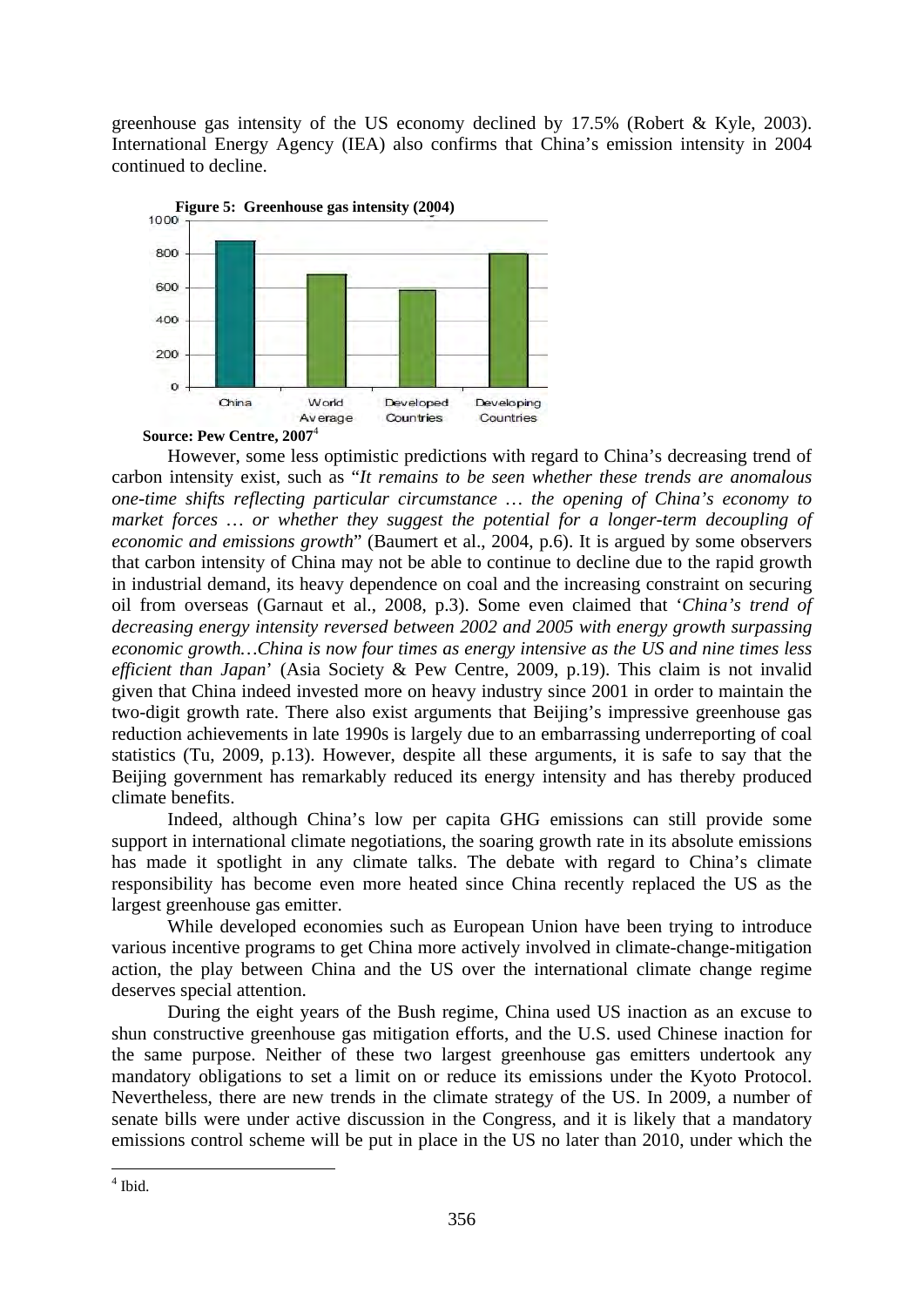global politics of climate change will be thoroughly transformed (Clauseen, 2007). Driven by concerns about the negative economic effects such as losing competitive advantage to those without the same emissions controls as the early-movers, in particular China, the US will have strong incentives to drag China into the global climate effort and insist that China fulfil its share of responsibility as well.

The cover that China has been hiding behind will be eliminated once the US takes the lead and commits itself to mandatory emission reductions, which would probably come true since the new president, Barrack Obama, has expressed strong interests in combating climate change. It is reported that the President '…has pledged to bring emissions down to 1990 levels by 2020 and endorsed a bill that would cut emissions by 17 per cent from 2005 levels in 2020 - a reduction of 5 per cent from 1990 levels, according to EU calculations' (Bloomberg, 2009). The Energy and Commerce Committee in the House just passed the Waxman- Markey bill, a climate and energy bill that incorporates the establishment of a nation-wide emissions trading scheme, the use of renewable energy and the long-term target of reducing GHG emissions. While it is a long process before such bill can turn into law, the passage has illustrated to some extent the legislature's determination to set mandatory limits on US's GHG emissions. In addition, a number of states have participated in regional initiatives such as Regional Greenhouse Gas Initiative and Western Climate Initiative that set up cap-and-trade systems to control their GHG emissions.

Experience has proved that when the US is prepared to lead, others, too, will often be far better able to muster the necessary political will (Clauseen, 2007). The recent call for joint efforts to curb greenhouse gas between the US and China by Secretary of the State Hilary Rodham Clinton when she visited China in February 2009 may indicate the Obama administration's hope to make climate change the centerpiece of a broader, more vigorous engagement with China.<sup>5</sup> Even the outspoken China critic and US House Speaker Nancy Pelosi puts climate change on top of agenda and steers away from human rights in her latest visit to China (SCMP, 2009). All of the five members of the delegation led by her are members of the House Select Committee on Energy Independence and Global Warming. In fact, there are news claiming that China and the U.S. are apparently negotiating 'deal', a kind of joint agreement, in regard to a schedule for emissions reductions and overall climate policy (Dyer, 2009). US Energy Secretary Steven Chu recently said that the US may accept targets for cutting its greenhouse gases in an international treaty, even if China does not (Bloomberg, 2009). Observers also state that the cooperation between China and US on energy and climate change would produce mutual benefits for both parties (Asia Society & Pew Centre, 2009).

In the future climate framework, whether multilateral or otherwise, while China may not be required to take on quantified greenhouse gas emissions limits as the developed countries do, it might have to demonstrate its sincerity in contributing its fair share to the international climate efforts by making some forms of binding commitments. In fact, the Bali Roadmap which was passed in 2008 by the United Nations Framework Convention on Climate Change conference has already called for 'measurable, reportable and *verifiable* nationally appropriate mitigation commitments or actions' from developing countries including China. It is expected that the 2009 Copenhagen conference will witness more climate progress from both US and China.

Indeed, it is a fact that China's greenhouse gas emissions, even with tremendous uncertainties in national-level projections, will continue to rise sharply due to the growth of its economy, population and energy consumption and heavy reliance on coal. Under these circumstances, it will eventually become a must for China to put in place concrete action in

<sup>5</sup> 'Clinton paints China policy with a green hue' authored by Mark Lander, *New York Times*, 22 February 2009. Available HTTP: <http://www.nytimes.com/2009/02/22/world/asia/22diplo.html?\_r=1> (accessed 23 February 2009).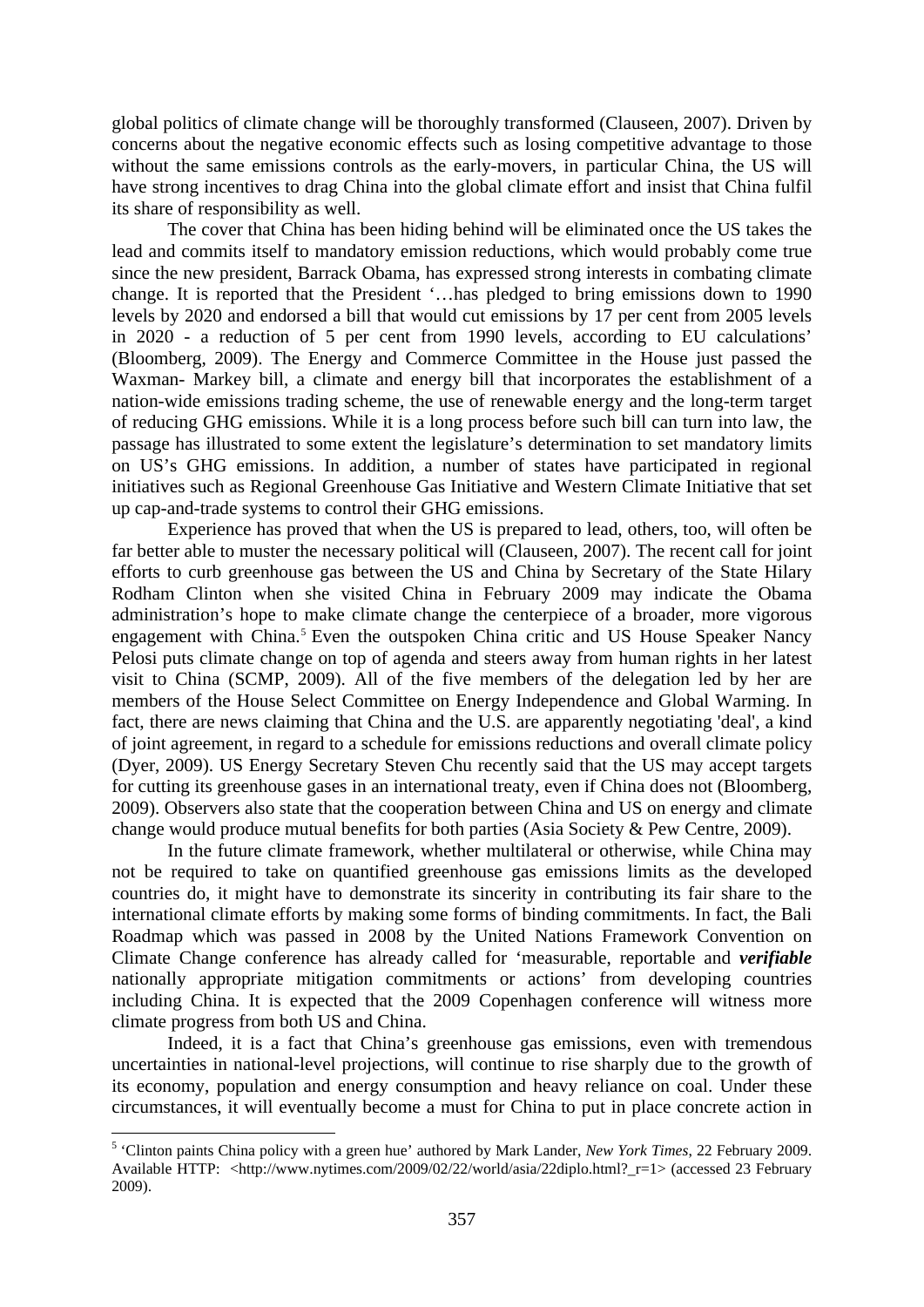response to the international community's request, particularly that from the US, for its more meaningful participation in climate-change-mitigation efforts (Cao, 2008).

## **Section 2: China's Action Against Climate Change**

Climate change is not a new concept for the Beijing government but it has developed slowly. China has not yet established an orchestrated national climate regime that provides effective regulatory mechanism, though it did set up some climate committees and published a series of white papers about climate (State Council, 2008). As will be discussed later, apart from the Clean Development Mechanism (CDM), the current climate change-mitigation policies in China are energy efficiency and renewable programs, which are essentially energy-orientedand-targeted but produce ancillary climate benefits. Most of the GHG emissions in China take the form of  $CO<sub>2</sub>$ . It is reported that the share of  $CO<sub>2</sub>$  in China's total greenhouse gas emissions is 83% in 2004 (NDRC, 2007, p.6). As emitting  $CO<sub>2</sub>$  in China is primarily a byproduct of energy production and China's emissions are dominated by heavy industry, it would be useful to first outline China's energy profile in order to obtain a better understanding of China's action against climate change.

## *2.1. Energy Profile: Coal-Dominant Energy Mix*

As a country rich in coal—nearly 13 percent of all the known mineable coal still in the ground is in this country—it is natural to find that China's primary energy mix is dominated by this carbon-intensive fossil fuel (British Petroleum, 2006). In 2005, coal contributed more than 69% of China's energy use (Figure 6) including approximately 80 percent of its electricity generation, while oil accounted for around 20%, natural gas less than 3%, hydro, nuclear and others together approximately 7%.(China's Statistical Yearbook, 2006).



## **Figure 6: China's energy supply by fuel (2005)**

**Source: China Statistical Yearbook** 

 In addition, China has recently witnessed a fast growth of coal power plants. In 2006 and 2007 alone, approximately 170 gigawatts (GW) of new coal power capacity were installed in China, equivalent of about two large coal power plants per week. There are currently more coal-fired power plants in China than in the US, the UK, and India combined (Asia Society & Pew Centre, 2009, p.20). In fact, burning coal is the largest contributor to  $CO<sub>2</sub>$  not only because it dwarfs the consumption of natural gas and oil in absolute terms, but because coal combustion emits almost twice as much CO2 per unit of energy as does the combustion of natural gas, whereas the amount from crude oil combustion falls between coal and natural gas.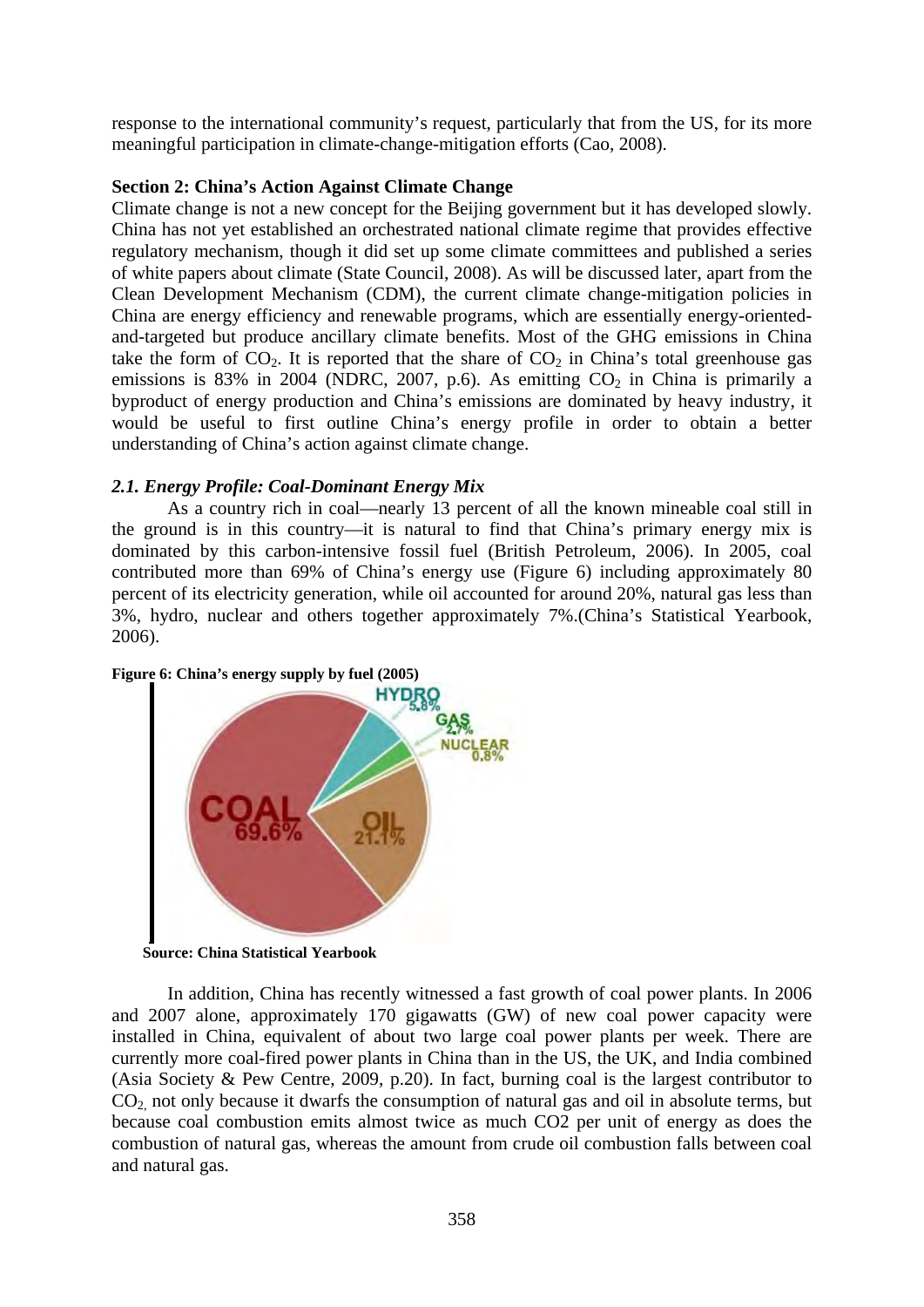The implication of China's heavy reliance on coal for its energy supply is two-fold: first, the operations of desulphurisation equipment or other in-use coal cleaning technologies that reduce traditional air pollutants such as  $SO_2$  did little to mitigate the emission of  $CO_2$ . It indicates that when coal consumption expands, which is inevitable under its current policy scenario, it will be equally inevitable for China to emit more greenhouse gas. Second, as coal is more carbon-intensive than other fossil fuels, China's  $CO<sub>2</sub>$  emission intensity of energy consumption is and will continue to be relatively high. As a result, China's per capita  $CO<sub>2</sub>$ emissions will approach the world average at a fast pace while other major emitters, such as OECD countries, are more diversified in energy supply and rely less on coal.

The coal-dominant energy mix is unlikely to be significantly changed in the near term, which is absolutely unavoidable in a country that is developing rapidly and is so heavily dependent on coal as the fuel to light up the cities, run the trains, and so on. For alternatives to coal, China is having a difficult time in increasing domestic oil production, and securing oil supply from overseas is not always easy (Lang and Miao, 2008). The current global economic turndown may offer China some opportunities in pursuing more overseas oil reserves. It is reported that '…China has committed more than US\$50 billion to loans-for-oil agreements with Russia, Kazakhstan, Venezuela and Brazil since February' (Richardson, 2009). Should these deals be finalized, China would be able to obtain more than one third of 4.1 million barrels it currently imports a day.

Studies also show that China's gas production is increasing but not fast enough to satisfy demand growth (Rosen & House, 2007). In effect, although China has discovered new gas fields in Sichuan and Erdos Basin and made enormous efforts to obtain gas from countries such as Australia, Indonesia, Malaysia, Russia and central Asia, it is believed that it would be a daunting task to meet the forecast four-fold increase in demand which is largely driven by the fast-growing chemicals industry and an urbanization-led need for clean household heating and cooking fuel (Downs, 2006).

It is a fact that this most carbon-intensive fossil fuel will continue to engine China's burgeoning economy at least in the short to medium term. The Chinese government is not blind to the air pollution caused by burning coal. It formulates a series of polices to retire old, outdated coal power plants and replace them with new, more efficient ones. It is reported that '…China has since become the major world market for advanced coal-fired power plants with high-specification emission control systems' (IEA, 2009). With the installation of more efficient coal power plants such as the one recently build in Tianjin that uses extremely hot steam, it is likely for China to greatly increase the average efficiency of its coal-fired fleet and accordingly reduce the emission of CO2 per unit of electricity it generates. Experts expect that the application of newest technology would produce a cut of more than one third of the CO2 emissions compared to the weakest one (Bradsher, 2009a). It is also predicted that China may increase the average efficiency from 32 percent in 2005 to around 40 percent by 2030 by installing more supercritical units (Asia Society & Pew Centre, 2009, p.28).

However, it should be noted that only 60% of the newly built coal-fired power plants use advance technologies that improve their efficiency, and the numerous inefficient power plants that China built in the past decade will remain in operation for a long period of time. The overall amount of CO2 emissions from China's heavy reliance on coal is bound to increase rapidly. The question is, can China continue its reliance on coal in a carbonconstrained world? Or put another way, can China successfully deploy low-emissions or zero-emissions coal technology, such as Carbon Capture and Storage (CCS) to help abate the GHG emissions from coal-fired power plants?

CCS is a technology that captures CO2 either before combustion or after combustion, compresses the captured CO2 and transports it through pipelines for storage in deep, underground geological formations such as depleted oil fields (Asia Society & Pew Centre,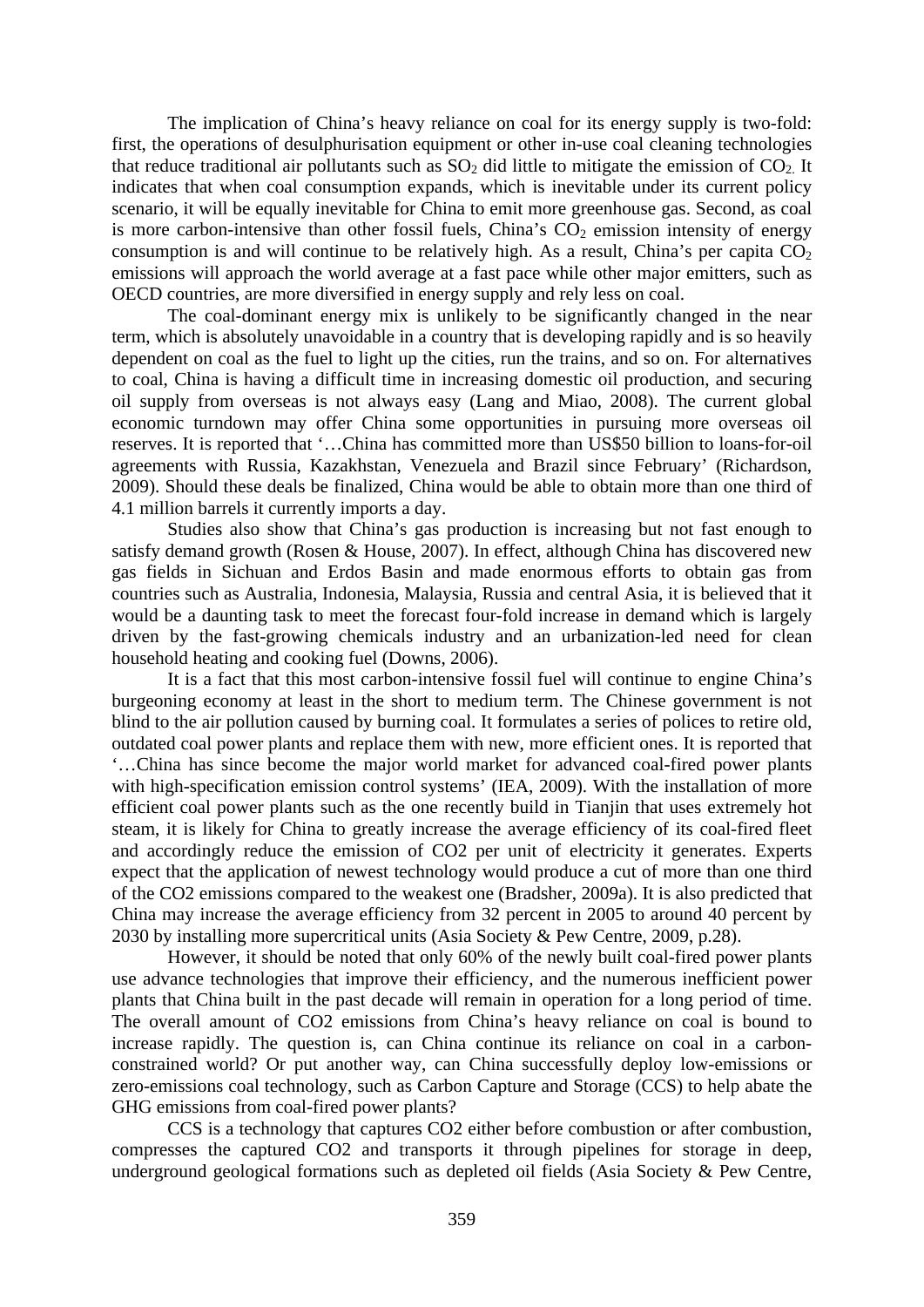2009, p.29). The CCS is promising in controlling CO2 emissions because should it be adopted, a coal-fired power plant will virtually emit zero greenhouse gases. The CCS technologies have been widely researched by many nations, but many of them are still at very early stage and there are only a few small-scale demonstration projects. China is also devoting resources to the CCS research with other international partners. In collaboration with the Australian Commonwealth Scientific and Industrial Research Organization (CSIRO), Huaneng Power Group (China's largest electricity generator) started running a 3,000-ton post-combustion carbon capture pilot project near Beijing in 2008 (IEA, 2009, p.106). The CO2 captured is not stored but used for beverage production. Other proposed demonstration projects including GreenGen (a 400-megawatt IGCC plant with CCS to be added by 2020) and Near Zero Emission Coal are also under planning (Asia Society & Pew Centre, 2009, p.29).

 The major hurdle for wide application of CCS is cost. It is estimated that the electricity produced by a coal power plants that uses CCS would be 75% to 100% more expensive than the electricity produced by conventional coal power plant (IEA, 2009, p.106). The concern of 'energy penalty' of running the capture equipment should not be ignored, either (Asia Society & Pew Centre, 2009, p.30). With current CCS technology, the energy that is required for capture is significant and may reduce a plant's combustion efficiency by roughly one third. While transportation from power plant to storage site is a further costly complication for carbon sequestration, the storage of the captured CO2 is another problem. While some initial assessment of China's storage capacity has been conducted, it is too early to conclude that China would be able to store the CO2 generated by its enormous amount of coal-fired power plants. Indeed, the volume of CO2 currently generated by combustion of coal, when compressed for storage, would be much larger than any current storage sites, which in any case are usually very far from existing or planned power plants. The magnitude of the CO2 emitted by all China's coal power plants would undoubtedly make the transportation and storage a daunting task.

Neither can the risk involved in the potential leakage of stored CO2 be underestimated—the leaked CO2 could be lethal. Insurance companies would not act unless scientific research can convincingly ensure that leakage would not be a problem; and without the financial assurance from the insurance companies, it is hardly possible to expect any large-scale CCS project which normally demands huge amounts of investment to kick off. In addition, some researchers have argued that burying carbon dioxide from coal-power plants could increase the emissions of other pollutants such as NOx and SO2, casting some shadow on this highly-acclaimed technology (Barry, 2008).

Indeed, whereas the international community has admitted that technologies such as CCS are key to the continual use of coal, it is widely agreed that large-scale promotion of CCS would not be commercially viable until 2030. It is a fact that China is actively participating in the research and development of this clean coal technology, but it is unrealistic to expect that China would adopt a technology which is not yet in commercial use in the developed economies.

## *2.2. Promoting Renewable Energy*

No matter how efficient it is, burning fossil fuels still emits GHG. It is suggested by many that the real solution for combating climate change would be a complete shift to renewable energy such as hydro, wind, solar, biomass, tidal, etc. As the renewables are virtually zerocarbon emitting, powering the world by them would absolutely alleviate the concern about the continuing concentration of GHG in the atmosphere, though other concerns may arise along with their wide use.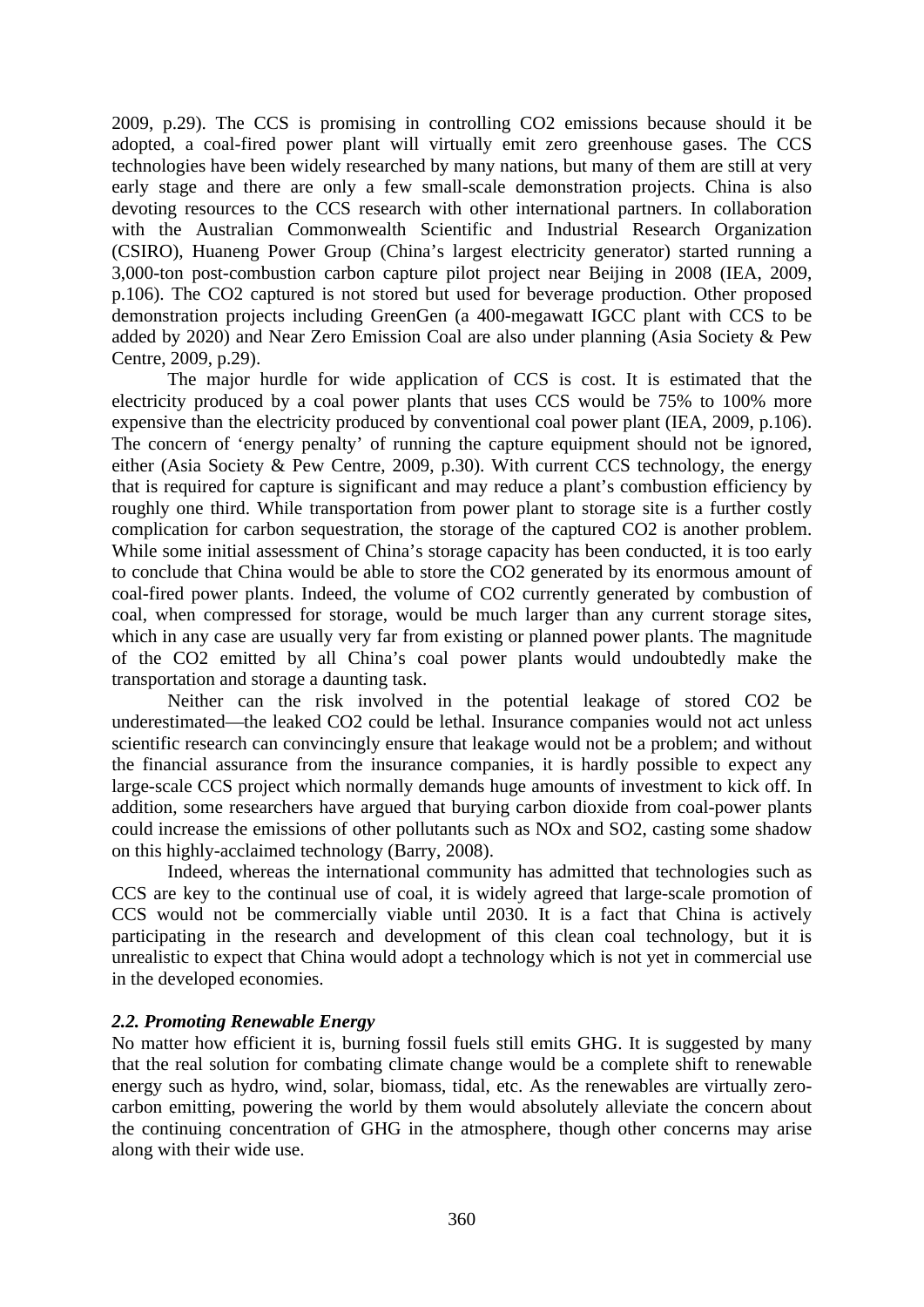While obtaining 17 percent of its electricity and 7 percent of the primary energy from renewable sources in 2008, the central government in Beijing is making efforts to further diversify the supply with hydro, nuclear and other renewable power. It announces a target of 16% of primary energy from renewable energies and 20% of electricity capacity by 2020. In order to achieve the target, the Beijing government has put in place a series of policies and measures that provide various forms of incentives to enterprises (Asia Society & Pew Centre, 2009, p.37). However, the development of non-carbon emitting energies in China is complicated.

Hydropower is currently the primary source of China's renewable electricity. The production of hydropower increased by 10.8% in 2007 and provided for more than 6% of China's overall energy need in that year. Much of the increase was contributed by the Three Gorges Dam that was newly put to use and expected to provide China with 18,000 megawatts of energy, more than ten percent of China's total electricity needs. The benefits and damages that would come along with this large-scale campaign have been well documented. Whether this project would be an economic success or an ecological disaster remains an open question, but the fact that it has received considerable domestic as well as international criticism has cast some shadow on its future (Boland, 1998 and Heggelund, 2004). Meanwhile, it is not rare to see strong political resistance, mainly from the displaced people and environmental groups, to new major hydropower projects such as those planned to be build on Nu River and Mekong River. The Central Government's decision to postpone those constructions until the controversy was settled and the environmental concern properly addressed has indicated the government's cautious attitude toward massive hydropower programs.

The latest news is that MEP has suspended two new large dam constructions on upper Yangtze River as the companies started construction without passing environmental impact assessment.<sup>6</sup> These two dams are part of the ambitious program of building 12 hydropower projects along the Jinsha River that flows from Qinghai province to Yunnan and Sichuan provinces, which would altogether produce an equivalent amount of electricity to the Three Gorges Dam when completed. However, voices like such construction would severely damage the local biodiversity have never ceased since the construction plan was proposed. In addition, the declining water resources would also take a toll on the development of hydroelectric facilities.

In regard to nuclear power, China has recently expressed strong interests in accelerating the build-up of nuclear plants.<sup>7</sup> It is reported that China plans to build eight nuclear plants from 2009 to 2011 with a total capacity of more than 10 GW, exceeding the overall capacity in all the past years.<sup>8</sup> The first inland nuclear plant is to be located in Hebei province and expects to commence construction in early 2009. 9 Despite the continuing opposition to building nuclear plants by many environmentalist groups (e.g. Greenpeace), some analysts in China and overseas argue that China can and should try to reduce coal consumption through replacing some electricity production from coal with electricity

<sup>&</sup>lt;sup>6</sup> 'MEP suspended the application from Huadian and Huaneng electricity group', New Beijing Report, 12 June 2009, Available HTTP: <http://news.163.com/09/0612/02/5BIV63C2000120GR.html >(assessed 15 June 2009).

<sup>&</sup>lt;sup>7</sup> 'The Third-generation Nuclear Power Plants is to be laid out in China', *Phoenix Finance*, 2 September 2008. Available HTTP: <http://finance.ifeng.com/zq/hybg/200809/0902\_932\_757826.shtml> (accessed 23 February 2009)

<sup>&</sup>lt;sup>8</sup> 'China will promote the self-development of nuclear power plant', *Caijing*, 19 February 2009. Available HTTP: < http://www.caijing.com.cn/2009-02-19/110071355.html> (accessed 24 February 2009).

<sup>&</sup>lt;sup>9</sup> 'China expects to build the first inland nuclear plant in 2009', *Xinhua Net*, 7 December 2007, Available HTTP: <http://news.xinhuanet.com/newscenter/2008-12/07/content\_10469198.htm> (accessed 23 February 2009).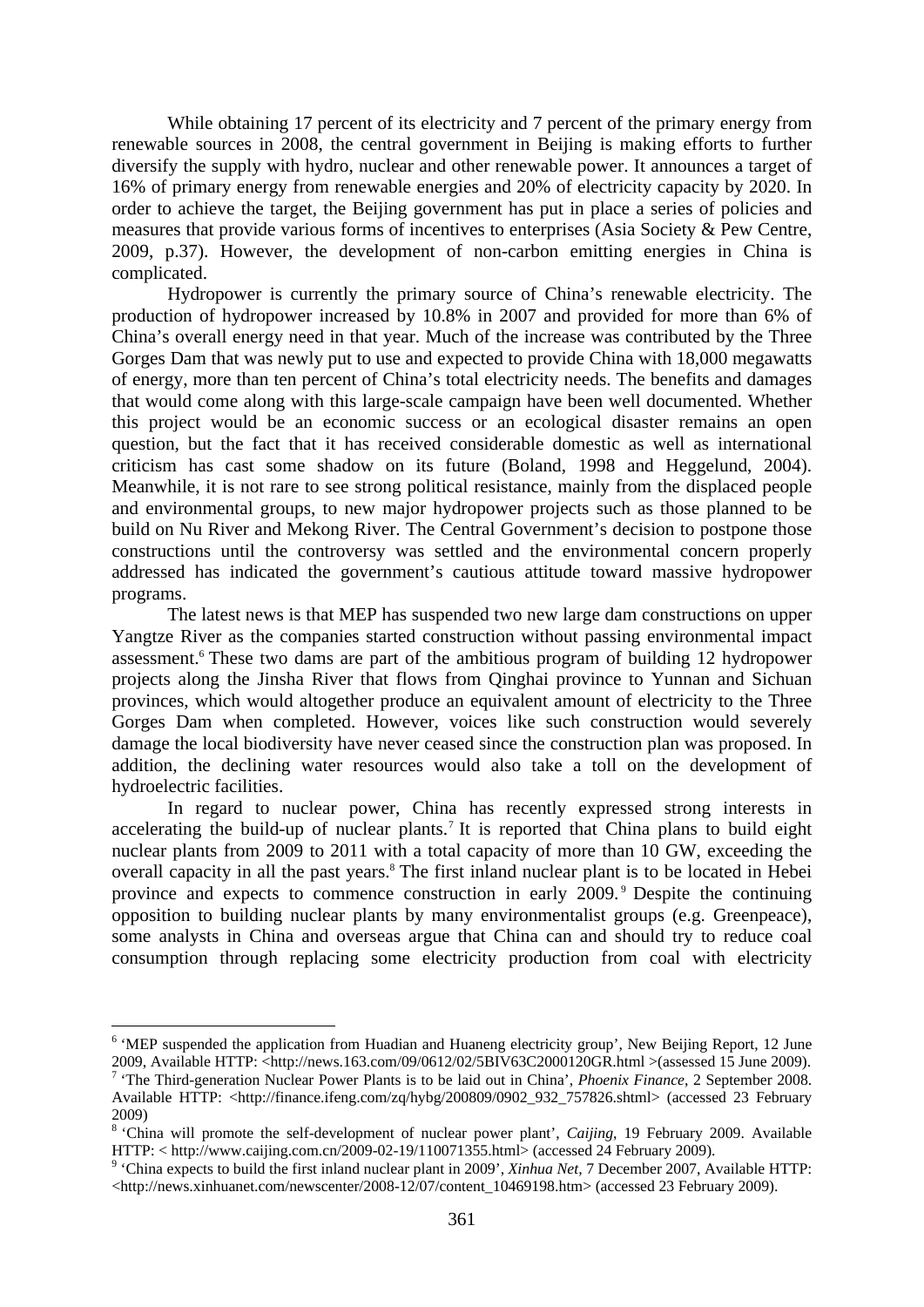production by nuclear power in the medium term.10 The Daya Bay nuclear power plant has been supplying about 30% of the power to one of Hong Kong's two major electrical utilities without problems for more than a decade. The argument of these analysts is that the risks and likely damage from substantial global warming are orders of magnitude greater than the risks of accidents and the problems of storage of waste associated with nuclear power plants such as the one at Daya Bay. Concerns such as China's coal reserve is finite and might not be able to eternally sustain the booming economy also partly encourage China to pursue further the development of nuclear power.

It is also possible that with new technology such as the 'pebble bed' reactor, which is currently being tested in China, the country may be able to reduce risks and costs involved in building and operating nuclear power plants.<sup>11</sup> It is therefore more likely for China to promote the use of this "clean" power on a larger scale and help reduce greenhouse gas emissions.

On the other hand, we cannot be blind to the potential risks in nuclear power. It may be too early to conclude that China has obtained nuclear technologies that are mature enough in all aspects to support extensive construction of nuclear power plants and that a boom in construction of nuclear power plants will occur. It is fair to say that although the central government has indicated its support for China's nuclear power development and some technological progress has been achieved, it still remains to be seen how those policies and measures will actually play out.

The development of other renewable energy is also encouraging. Wind power is becoming cost-competitive in certain areas and China has become one of the world's largest markets for wind turbines along with US and Spain. At the end of 2007, China's installed base of wind power totaled just over 6 gigawatts (GW), making China the fifth largest producer of wind power, after Germany, the U.S., Spain and India. As a consequence of the rapid build-out of wind power projects in China, in April 2008 the National Development and Reform Commission revised its 11th Five Year Plan Period plan for wind power development from 5 GW to 10 GW by 2010. Wind power industry statistics show that by the end of 2008 China's total installed base of wind power production will have already reached 13 GW, two years ahead of the revised plan. Some experts are estimating that by 2010, the total installed capacity for wind power generation in China will reach 20 GW and that by 2020 China's installed base of wind power will total 100 GW.12

Meanwhile, solar-water-heating is widely used by Chinese families due to the relatively low costs. China is also the world's largest producer of photovoltaic (PV) cells. As solar-generating electricity is generally ten times more expensive than that from traditional coal-fired power plants, 98% of China's photovoltaic cells are exported overseas (Xin, 2009). The current economic turndown is giving most of China's PV a hard time as the demand from overseas market is shrinking dramatically. The Ministry of Finance issued *Application Guidelines for Demonstration Projects of Solar Photovoltaic Building* on 20 April, 2009 and provides a maximum subsidy of 20 RMB per installed watt for eligible applicants (Ministry of Finance, 2009). Since the current installation cost for PV cells in China is roughly 24 RMB/watt, the demonstration projects can significantly reduce the installation cost to as low as 4 RMB/watt with the maximum subsidy. It is estimated that the electricity price from these

<sup>10 &#</sup>x27;China should promote significant the construction of nuclear power plant in inland area', *China News, 19 June 2008.* Available HTTP: <http://www.chinanews.com.cn/cj/cyzh/news/2008/06-19/1286065.shtml> (accessed 23 February 2009).

<sup>&</sup>lt;sup>11</sup>'Let a thousand reactors bloom' authored by Spencer Reiss, *Wired. Issue 12.09*, September, 2004. Available HTTP: http://www.wired.com/wired/archive/12.09/china.html?tw=wn\_tophead\_7 (accessed 23 February 2009).

<sup>&</sup>lt;sup>12</sup> 'China's Wind Power Industry: Blowing Past Expectations' authored by Lou Schwartz & Ryan Hodum, 16 June 2008. Available HTTP: http://www.renewableenergyworld.com/rea/news/story?id=52764 (accessed 23 February 2009).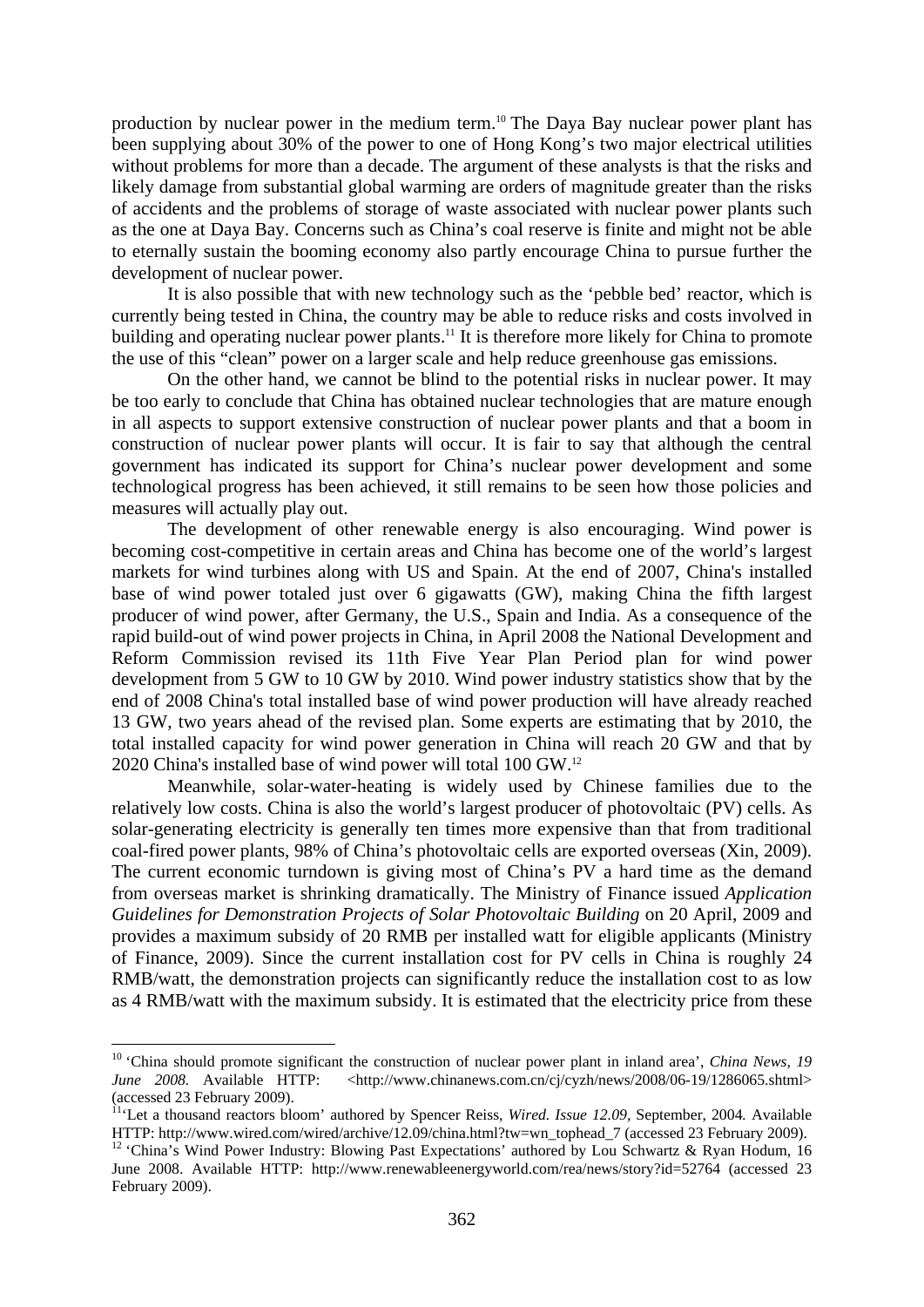projects would therefore even have a slight competitive advantage over electricity from other sources (Xin, 2009).



**Figure 7: China's wind power capacity and increasing trend from 2001-2008** 

**Source: Huajing Shidian Research Centre, 2008**(**Column: installed capacity in MW; Curve: growth rate)13**

 Indeed, the rapid development of renewable energy, including building more nuclear plants and wind farms, would provide more electricity from non-coal sources and help abate China's greenhouse gas emissions in absolute terms. Nevertheless, there is bound to be a long way to go before renewable energy can make a significant dent in China's rising overall power demand given the aggregate amount of energy that are needed to fuel China's booming economy (Lang and Miao, 2008). For now, it is implausible to expect that they would reduce substantially the consumption of coal and other fossil fuels, and lead us into a carbon-free world at anywhere near current rates of energy consumption. But in the medium to long term, renewable energy could help China address the great dilemma caused by the heavy dependence on coal and the urgent need to mitigate greenhouse gas emissions.

## *2.3. Improving Energy Efficiency and Conservation*

1

Another important energy policy that would produce significant climate benefits is the government's attempt to reduce energy consumption through greater efficiency and conservation. China sets an ambitious goal of cutting energy intensity (energy consumption per unit of GDP) by 20% below 2005 levels by 2010. It is estimated that a 20 percent energy intensity improvement can translate into an annual reduction of over 1.5 billion tons of  $CO<sub>2</sub>$ by 2010, making this largely local-pollution and energy-security-oriented effort one of the most significant carbon mitigation initiatives in the world (Lin, 2008).

The pillar project of achieving the 20 percent reduction target is the Top 1000 Enterprises Program (including 1008 enterprises actually), which was launched by the National Development and Reform Commission (NDRC) in 2006 and aims to improve the energy efficiency in China's 1000 largest enterprises that devour one third of the country's primary energy. It is expected that these 1,008 energy-consuming enterprises will achieve an overall reduction of 450 million tons of CO2 by 2010. Even for a large emitter such as China, this amount of reduction is not small, if we take into account the reduction target of 300

<sup>13</sup> 'China's wind power development in 2008', *Huajing Shidian Research Centre*. Available HTTP: <http://www.chinahyyj.com/news/r\_20081218143332925628.html> (accessed 23 February 2009).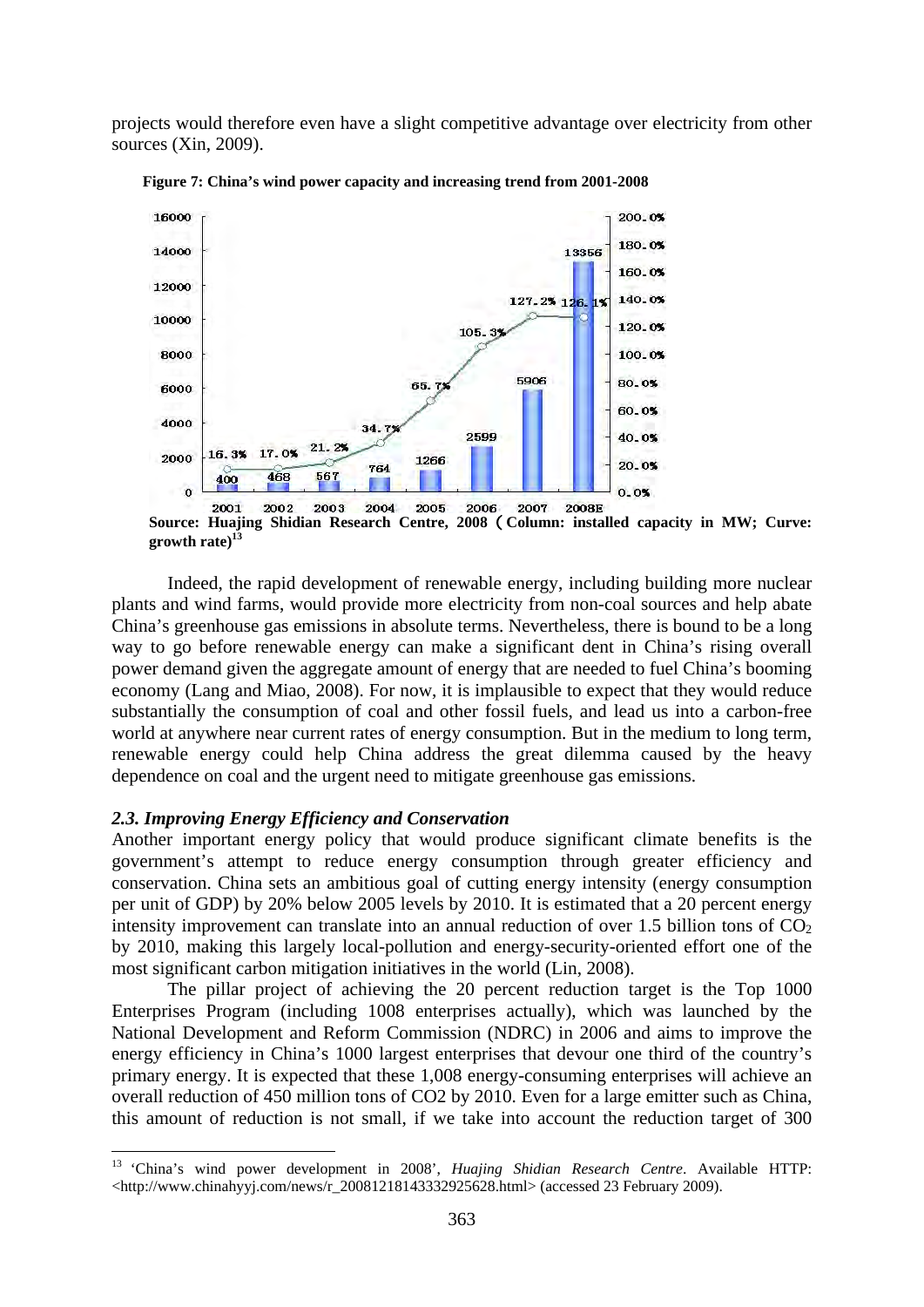million tons of CO2e put forward by EU in their Kyoto commitment. It should be noted that local governments are also required to develop similar programs with an additional 100,000 smaller firms in order to achieve the 20% reduction national goal by 2010.

Meanwhile, in an announcement made in early 2007, NDRC was making efforts to retire a wide range of inefficient industrial plants. China is also improving the fuel economy standards for passenger vehicles fleets. The current standards are more stringent than those in Australia, the US and Canada (although less stringent than those in Japan and the EU). What is more important is that China revised the Energy Conservation Law in 2008, putting forward new and more stringent efficiency standards for buildings, industries and appliances.

However, these energy-oriented policies do not always perform as planned. It is reported by NDRC that 7.8 percent of the 1008 enterprises failed to meet their energy saving targets in 2007 (Xinhua Net, 2008). If we take into account local officials' conventional practice of massaging the data, chances are good to have a less aspiring percentage of compliance. China also failed to meet the energy intensity reduction target both in 2006 and 2007, though 2008 stands a relatively good chance to meet the target. Reasons for that are complicated: first, the target set by the central government is deemed as, though laudable, too ambitious; second, it takes considerable time for industry to invest in energy-saving facilities and change their business-as-usual behavior. It also takes time for the investment to produce actual energy-saving results; third, it is not easy for China to shift away from a heavyindustry-led consumption which is relatively energy intensive, as capital has been locked in on the basis of expected returns; fourth, the order to shut down small energy inefficient firms was not fully obeyed by local officials; and fifth, the financial costs of improving energy efficiency are rarely small in amount for selected firms, who cannot always obtain adequate financial assistance from the government. The prospect for China achieving the 20% reduction goal appears dim.

Aside from targeting large stationary enterprises, transportation is another sector that China can make great improvement in both ensuring energy security and combating climate change. The most significant case is the development of electric vehicles.

Unlike the hybrid car that still consumes oil and emits GHG, electric car produces no emission at the tailpipe, and in most models, it does not even has a tailpipe, making it virtually zero-carbon emitting. Many have expressed interest in developing electric vehicles including China. The Central Government recently put forward the goal of becoming a world leader in electric car by 2012 with the purpose of creating jobs, reducing urban pollution and decreasing oil dependence (Bradsher, 2009b). In order to achieve the goal, the government has allocated large amount of funds to the electric car research. It also runs a pilot program in 13 cities which offers a subsidy of up to \$ 8,800 to each electric car that joins the taxi fleet or is purchased by the local government agencies (Bradsher, 2009b). Complimentary infrastructure such as charging station for electric cars is also under construction in Beijing, Tianjin and Shanghai. It is reported that China aims to boost its production of hybrid or electric vehicles from 2,100 in 2008 to 500,000 by 2011 (Bradsher, 2009b).

In fact, some companies in China, like Shenzhen-based BYD Auto, China's Tianjin Qingyuan Electric Vehicle Company and Hafei Auto Group, have successfully developed several electric car models and passed strict safety test. But how to commercialize them in the market remains an open question in China as it does in other countries—even with the government's subsidy, the retail price of these electric cars are still much more expensive than the gasoline-engine counterparts. Other concerns about its development in China also exist. For instance, the demand for electricity in China is so huge that it may leave little room to provide sufficient amount of electricity to recharge the battery for the large scale promotion of electric cars.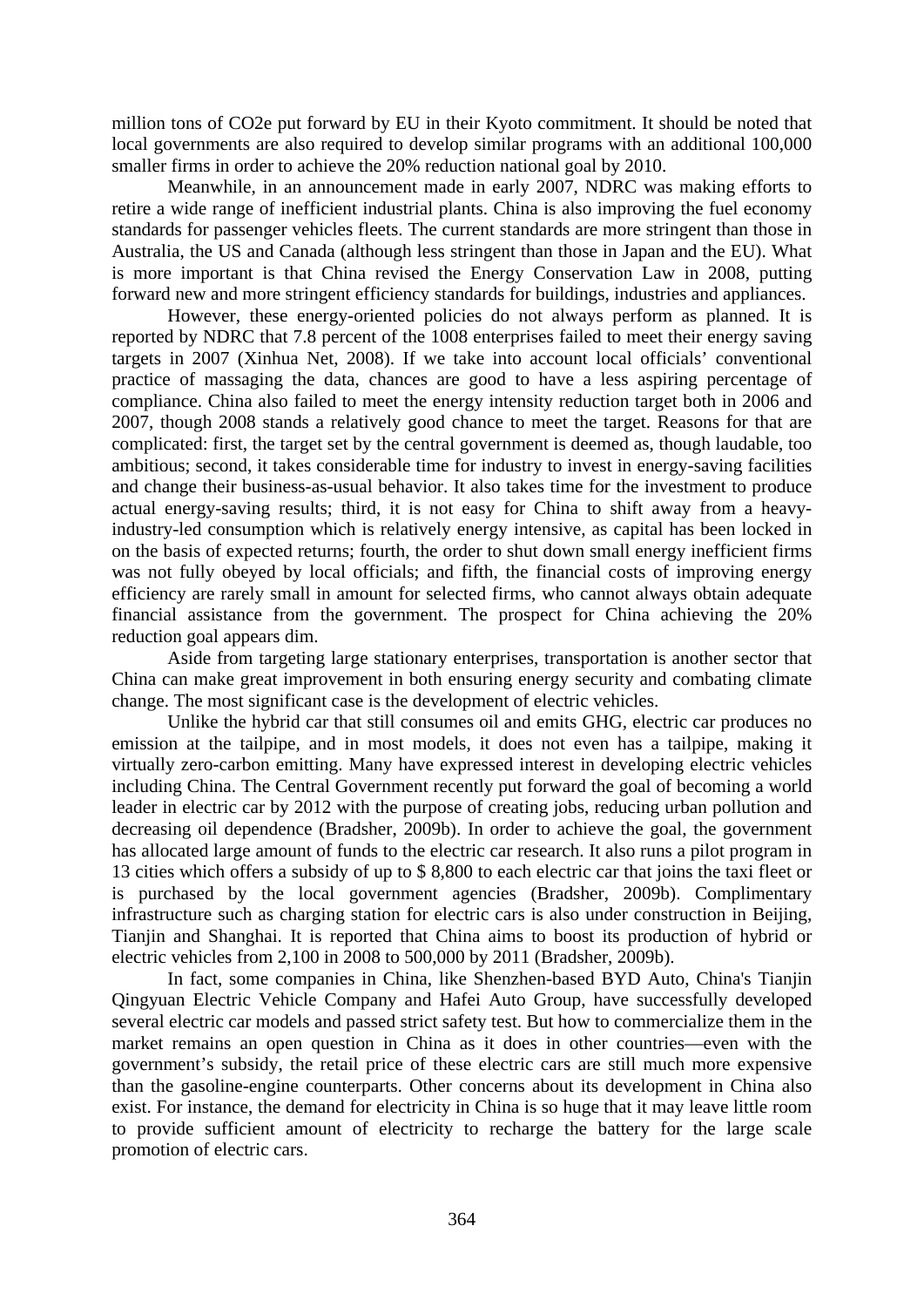Electric vehicles also have an eco-label—the Well-to-Wheel CO2 emissions of electric vehicles is always lower than those of conventional cars. The question is, as electric cars replace the burning of gasoline and diesel fuel by the burning of coal to produce electricity, will there be great 'emission saving' for China?

The answer is closely related to the emission intensity of China's existing electricity infrastructure. As previously discussed, 80 percent of China's electricity is produced by coal, and it could be expected that most of the electricity that will be used to recharge the battery for electric cars would be provided by coal-fired power plants. Bearing in mind the fact that many of China's coal power plants are still inefficient, using electricity coming from carbonintensive fossil fuels would negate to a great extent the climatic benefits brought by the efficiency advantages of electric vehicles. A McKinsey & Company report states that '…given China's reliance on coal-fired plants for electricity, electric vehicles today only have a 19 percent carbon abatement potential over current internal combustion engine technologies.' (Gao, et al. 2008).

However, electric cars could produce better environmental benefits if more renewable energy is introduced to the grid. By diversifying the energy source to fuel cars, China would be able to achieve as much as 49 percent carbon abatement potential (Gao, et al. 2008). However, it is a long way for China to realize the high carbon abatement potential since its coal-dominant energy mix would not be significantly changed in the foreseeable future.

Indeed, these energy-oriented polices do not aim directly to reduce China's GHG emissions, but they have produced remarkable climate benefits in the absence of a concerted national climate policy providing effective regulatory mechanism. The Chinese government claims that by energy conserving and using renewable energy, China reduced 835 million tons of carbon dioxide equivalent in 2006 and 2007 (State Council, 2008). These climate change mitigation-related policies and measures are important in China's efforts to cut GHG emissions. It should be noted that China has also launched a campaign of nation-wide treeplanting and reforestation and enhanced ecology restoration and protection, which also cut the emission of CO2. And we should bear in mind that the effective control on the growth rate of population through family planning has contributed greatly to the reduction of greenhouse gas emissions.

## *2.4. Participation in the Clean Development Mechanism (CDM)*

Apart from these climate-related energy policies, China also gets involved in the global climate change regime by its active participation in the Clean Development Mechanism (CDM). With the Kyoto protocol's entry into force in 2005, China has been actively making use of CDM—an international emission-reduction-credit system offered by the Protocol to produce mutual economic benefits for both the investing and host countries. It is reported that China is by far the largest source of CDM credits, accounting for more than 40% of those generated to date. China even has a larger share (55.38%) in the expected average annual Certified Emission Reductions (CERs) from registered projects by host party (Figure 8, UNFCCC, 2009, up to  $21/02/2009$ <sup>14</sup>

 $14$ <sup>14</sup> 'Percentage of CDM host countries'. 21 February 2009, Available HTTP: http://cdm.unfccc.int/Statistics/Registration/AmountOfReductRegisteredProjPieChart.html (accessed 21 February 2009).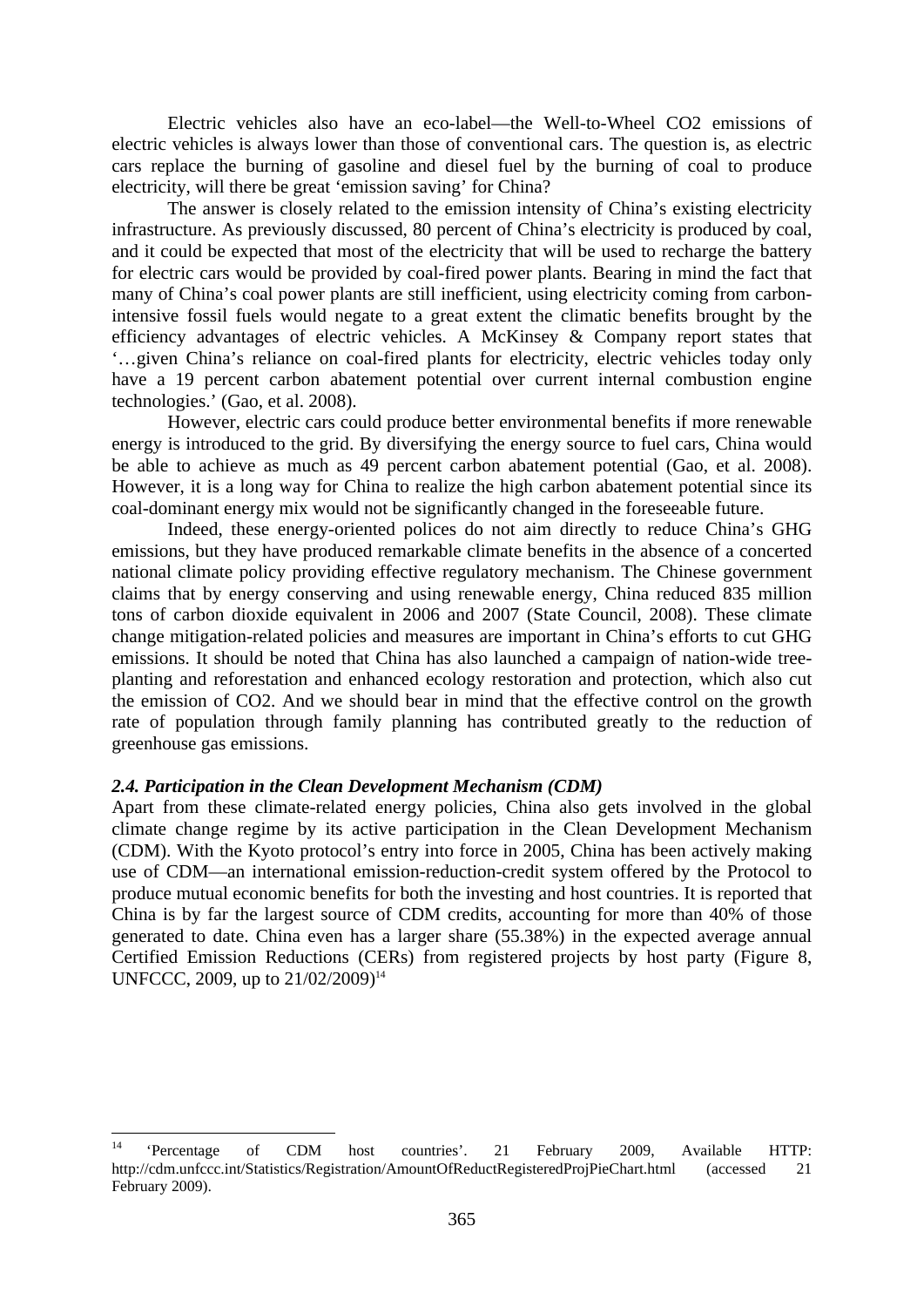

**Figure 8: Percentage of Clean Development Mechanism host countries** 

**Source: UNFCCC, as of 21/02/2009** 

1

 Within the CDM credits already obtained, most of which came from destruction of trifluoromethane (HFC<sub>23</sub>), representing roughly 90% of all the issued CERs. Other key project types involve the capture of methane from landfills and nitrous oxide (N2O)—both are potent greenhouse gas. An increasing number of renewable energy and energy efficiency projects is getting registered in the past two years and is expected to represent a larger share in China's CDM projects.

It is claimed by some researchers that China's dominance in the carbon trading market is partly due to its entrepreneurship in developing CDM projects and also to its relatively low risk investment environment, compared to other host countries.15 Indeed, China did spot the commercial opportunity embedded in the CDM and made institutional arrangements to smooth the way for its introduction to China. For instance, the central government established the National Coordination Committee on Climate Change in 1998 and clearly stipulated it as the review and coordination agency for CDM projects in 2003. An Office of National Coordination Committee on Climate Change was also created as the executive body to deal with CDM issue (located within National Development and Reform Commission).

As early as 2005, National Development and Reform Commission, along with some other ministries, issued *Measures for Operation and Management of Clean Development Mechanism in China*, which provides policy framework as well as detailed instructions for industry to effectively participate in CDM. It is reported that the CDM office has provided clear guidance on eligibility, application and approving procedures, and benefits sharing for registering as a CDM project. And thus potential applicants are better equipped to make a successful registration. The establishment of three carbon trading centers in Beijing, Tianjin and Shanghai in 2008 also provides trading platforms for the carbon credit transactions. All these institutional arrangements have effectively created a friendly investment environment for both overseas investors and domestic enterprises. The CDM project boom then came as no surprise.

Indeed, it is true that the enormous amount of revenues that could be generated from CDM projects is the major motivation for both the Chinese government and private industry. Although the government takes a large share of the revenue (65% in HFC23 projects and 35% in other types of projects), the enterprise's enthusiasm for reaping the windfall profits

<sup>&</sup>lt;sup>15</sup> 'Climate Change Mitigation Measures in the People's Republic of China', Pew Centre on Global Climate Change.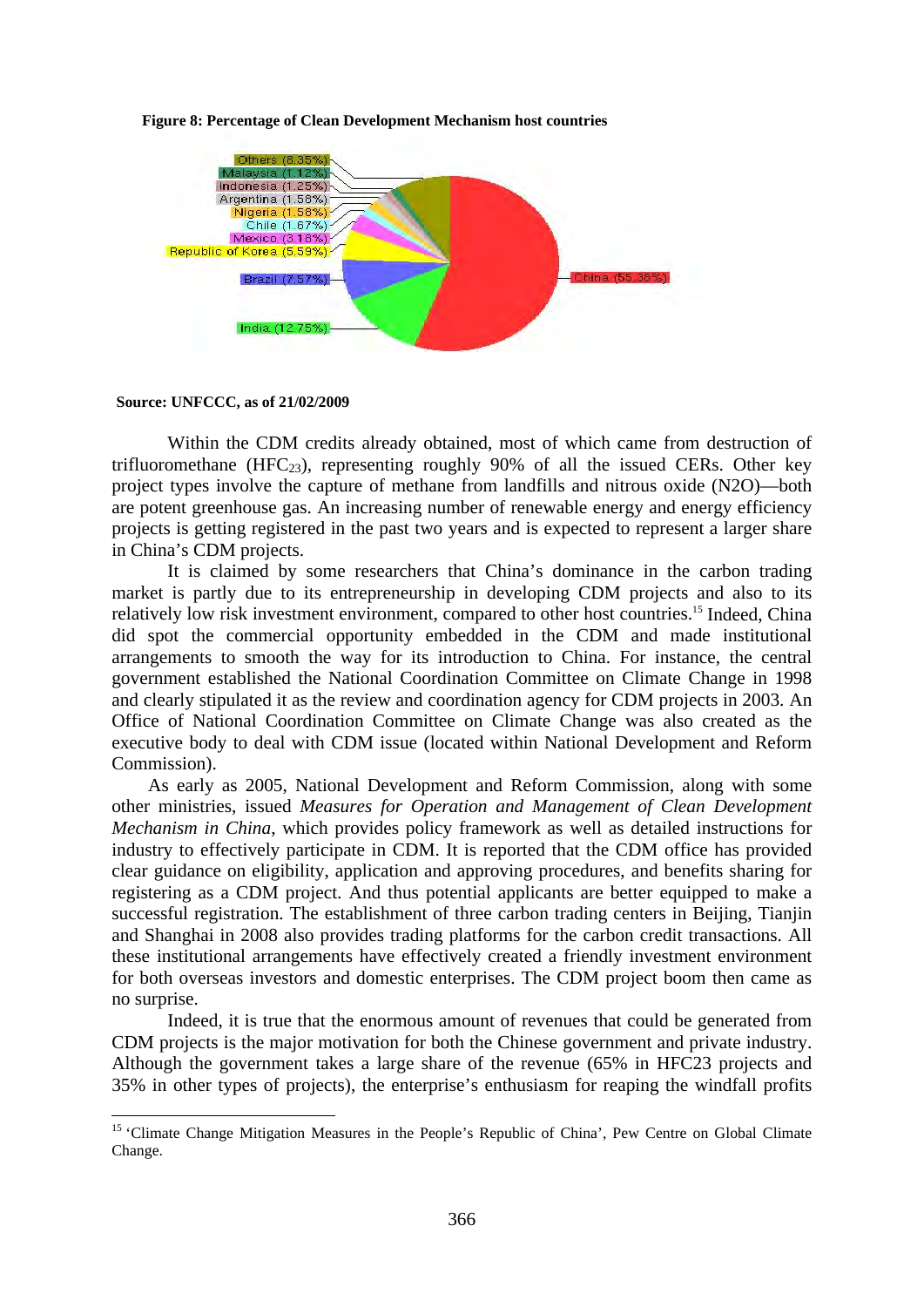from CDM projects still remains great. The revenues taken by the government are used to set up an environmental fund that supports energy saving and deployment of renewables. It is noteworthy that the promotion of CDM projects will help enhance the environmental capacity-building and institutional development. For instance, it is imperative for the host country to establish credible emissions baselines so that the reduction credits created under the projects can be reliably measured and verified. In order to realize the mutual benefits of the CDM projects, there is every reason to expect China and the investing countries to exert real efforts to meet the baseline-setting standards.

However, there also exist barriers for the development of CDM in China. For instance, it took a long time for the Executive Board (EB) to pass a methodology for assessing a new type of CDM projects. Therefore, only a small number of CDM projects that registered with NDRC could eventually be approved by the Executive Board and create financial benefits for the host enterprises. Most other registered projects will be refused and have no way to recover their financial costs—which are not always small. How to ensure enterprises are not intimidated by the potential loss of their initial investments still remains an issue unsolved. In addition, since most applicants in China normally lack expertise to participate in CDM, they are often placed in a disadvantageous position when negotiating with foreign investors who are usually better equipped with relevant knowledge. As a result, the contract price for Certified Emission Reductions (CERs) tends to be relatively low and core mitigation technology transfer rarely takes place (Teng, etc. 2008).

It should also be noted that there are costs involved in international climate change cooperation and the costs may be huge for China. While the CDM projects generate financial income for both industry and government in a short term, they may exhaust the lowest-cost carbon mitigation options currently available in China. In a long term, China may be left with fewer economically affordable mitigation options when it has to shoulder carbon reduction responsibilities in the future.

 Despite the potential risks in CDM, the Chinese government has reiterated its support for the continual application of CDM after 2012 while arguing for more technology transfer from the developed countries (State Council, 2008).

To sum up, China's greenhouse gas emissions will continue to soar as a result of its economic boom and its continual reliance on coal. Since the adverse effects of climate change are beyond discussion, moderating its greenhouse gas emissions will be a daunting, but laudable task for the Beijing government. The energy efficiency and renewables programs are meaningful but far from adequate. As discussed above, it appears to be impossible, with current or currently developing technologies such as CCS, to produce the 80% reductions in GHG emissions which scientists recommend over the next four decades. What other measures might be feasible for China to make more substantial contributions to global climate-change-mitigation efforts?

## **Section 3: Relocalization: Some Preliminary Considerations**

China's dilemma is the need to sustain a developing economy which depends crucially on GHG-emitting processes. It appears to be impossible to do this without some radical restructuring of economic activity, since it seems that it cannot be done by some combination of greater energy-efficiency and substituting fossil fuels by renewables or nuclear power. An alternative over the longer term is to promote relocalization of production and exchange using local and regional renewable resources.

One possible definition of relocalization is: the process by which a region, county, city or even neighborhood frees itself from an overdependence on the global economy and invests its own resources to produce a significant portion of the goods, services, food and energy it consumes from its local endowment of financial, natural and human capital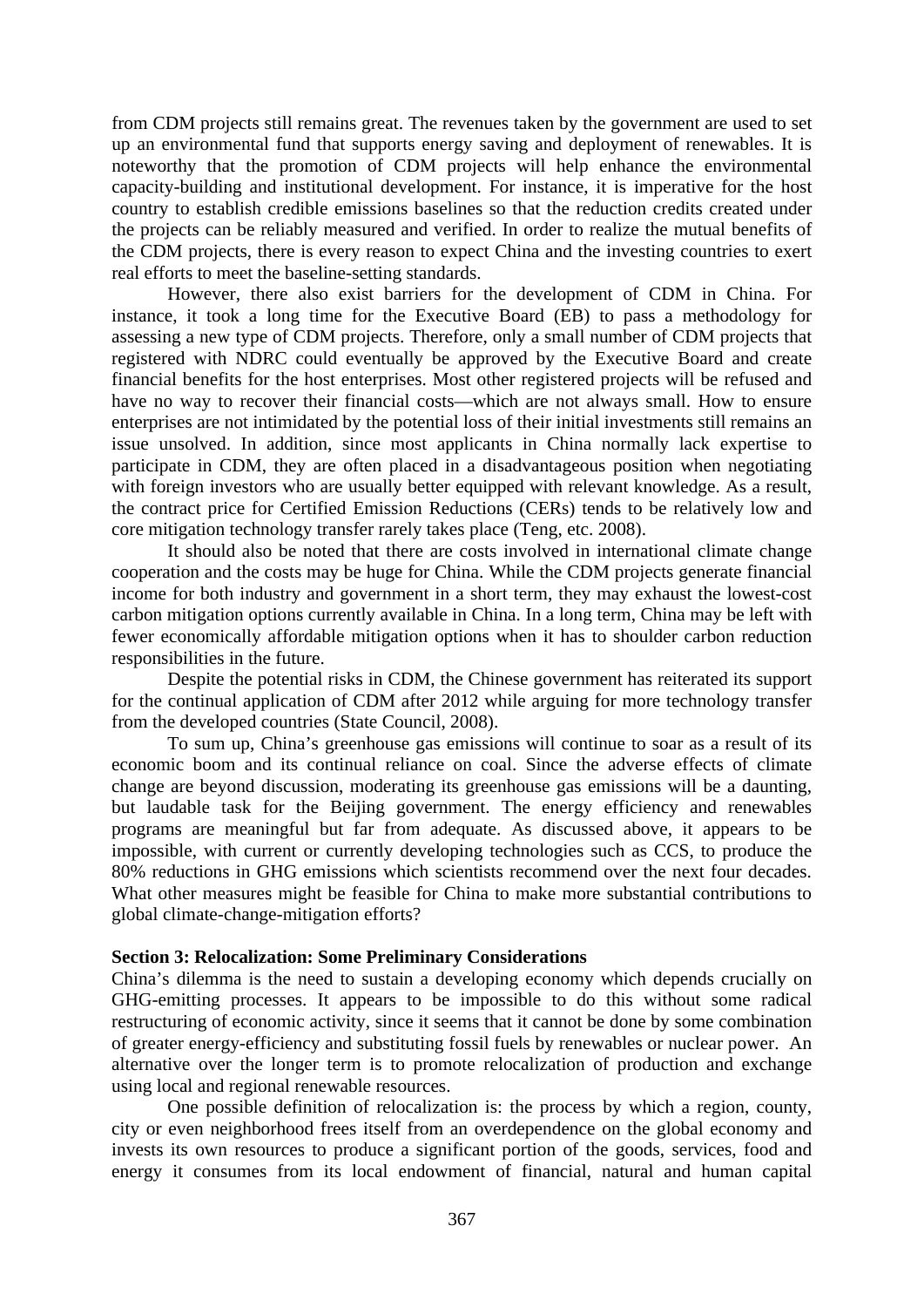(Talberth et al, 2006). It can be seen that the idea of relocalization covers a wide range of functions and changes, from food supply, transportation, urban planning, to the energy restructuring.

There are many towns and cities in the western world in which groups are planning and beginning to implement such changes. For instance, the Transition Town Initiative, which originates from a small town in England, has now "gone viral" in England and beyond (Hopkins, 2008). The focus of transitioning one's community centers on rebuilding local resilience which refers to '*an ecosystem's ability to roll with external shocks and attempted enforced changes. In the context of communities and settlements, it refers to their ability to not collapse at first sight of oil or food shortages, and to their ability to respond with adaptability to disturbance*' (Hopkins, 2008, p.54). The transitioning also aims to address the question: '*…for all those aspects of life that this community needs in order to sustain itself and thrive, how do we significantly increase resilience (to mitigate the effects of peak oil) and drastically reduce carbon emissions (to mitigate the effects of climate change'* (Hopkins, 2008, p.56).

It is claimed that the resulting coordinated range of projects across all these aspects of life could lead to a collectively designed *energy descent* pathway which means the transition from a high fossil fuel-use economy to a more frugal one (Odum and Odum, 2001).

Although 'relocalization' may not explicitly be put forward as the target, some cities and towns have already established task forces to address climate change issues, sometimes together with other pressing concerns such as energy security and peak oil, assess their vulnerability to the adverse impacts of climate change, and to plan their moves to types of urban economies that minimize the consumption of fossil fuel (Lang and Miao, 2008). Some of these initiatives focus on 'energy efficiency' or energy-supply-volatility, and some also explicitly link the problems of global warming and other concerns such as peak-oil, intending to address both by major reductions in the consumption of fossil fuels. These reductions would be achieved by some combination of greater efficiency, better design of buildings and appliances, reduced consumption, and relocalization in the supply of food, goods, and energy. Some cities have produced a lot of local activity, a planned sequence of changes in transportation and regulation, and early support for local food production. No city overseas has come close to achieving a transition to an economy that relocalizes all aspects of life. But many of these cities provide useful models of some of the activities and plans that will be needed.

Of course, the social and ecological conditions in Chinese cities are quite different from most of these overseas communities. Planning must take account of local conditions. The political conditions are also quite different, and civil-society groups have played a major role in many of the overseas 'transition' initiatives, while such civil-society groups are much less vigorous in China for a variety of reasons. But there is no doubt that if citizens in China's cities can be engaged by local government agencies in collaborative discussions about transitions to sustainable urban life, that there are large resources of expertise which can be mobilized for such discussions and planning.

 It is particularly notable that many Chinese cities are surrounded by agricultural districts in which agricultural knowledge and skills are still strong. It is crucial to preserve these rural districts, since their food production will be essential in the future for the life of the local cities. It is also important to maximize food production within cities. Again, China's cities are probably more well-prepared to promote intra-city food production than most overseas cities. But the importance of intra-city food production must be recognized, and plans developed for progressive expansion of such production.

Finally, the transportation systems and the related planning of residential districts, and the question of sustainable populations and population densities in cities, need much more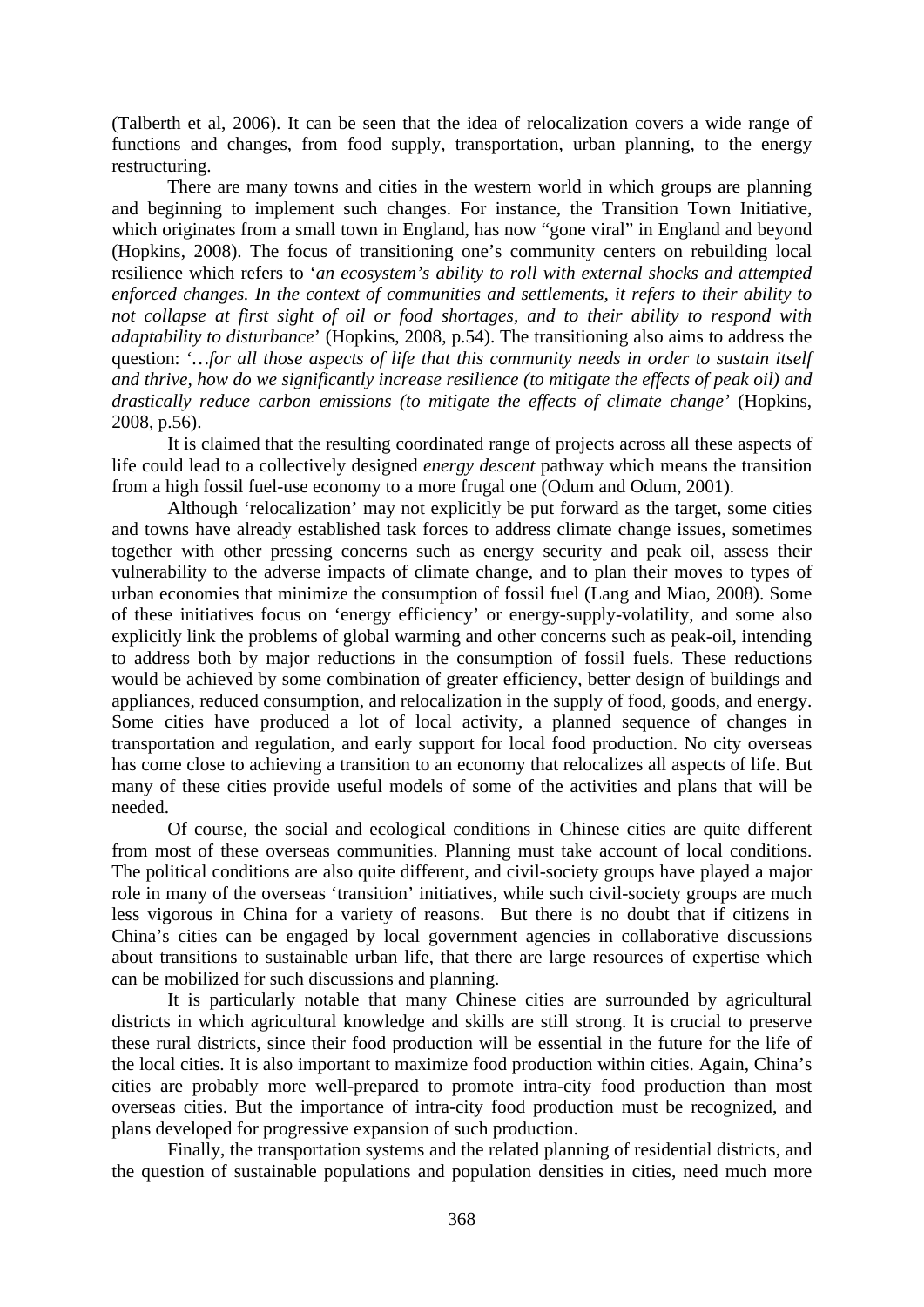attention from citizens and planners. Cities must not be allowed to sprawl outwards into rural agricultural districts, with accompanying demands for energy-intensive transportation.

In fact, China is almost uniquely well-qualified to take this approach, and indeed, could become a leader in such innovations and such technologies. In the longer term, it is very much in China's national interest to follow this path.

## **Conclusion:**

Climate change is becoming more and more important in China's political agenda. The vulnerability of itself to the adverse impacts of climate change, coupled with the increasing pressure from the international community, will impel Chinese policy makers to take climate change seriously. However, China's GHG emissions will continue to rise rapidly as it will rely heavily on coal, the most carbon-intensive fossil fuel, to engine the economy for a long period of time. And although China is installing more high efficient coal units, a high efficient coal-fired power plant emits twice as much CO2 as that of a gas power plant. The absolute increase of GHG emissions is likely to strain China's development in a coalconstraint world.

Meanwhile, China has improved greatly energy efficiency in the past few years and set up ambitious target of boosting the supply of renewable energies such as hydro, solar, winder and even nuclear power. The Beijing government is trying to reduce China's dependence on fossil fuels, in particular imported oil, by diversifying the energy sources. Whereas climate-change-mitigation is obviously not the concern that bred these energyoriented policies, they have produced remarkable climate benefits. However, although the development of these programs is encouraging, they are far from adequate given the absolute amount of primary energy that is needed to maintain the high growth rate of China's GDP. Fossil fuel, especially coal, will still remain as the dominate source. In addition, there is no timeframe to put the CCS into large-scale commercial use and the carbon abatement potential of electric car in China is limited as most of the electricity for recharge would come from coal-fired power plants.

It would not be easy for China to address the dilemma of sustaining a developing economy which depends crucially on GHG-emitting processes. Fundamental changes are needed, and relocalization is an interesting option. Many overseas towns and cities have provided various models to reduce their dependence on fossil fuels by relocalizing many aspects of life, including food supply, energy structure, transportation, urban planning, etc. China may not yet have faced the same level of energy problems as those in the developed nations do in many of the regions, and it is uniquely well-positioned to make such transition since many Chinese cities still have intensive agriculture right up to the edges of the cities, and even within some cities. China is also capable of producing innovative designs in urban development and redevelopment to minimize transportation costs and promote much greater energy efficiency. The various kinds of so-called 'eco-cities' initiatives in China, and the growing interest in what has been called the 'circular economy' (recycling, re-using materials and goods, minimizing waste), will contribute to these innovative solutions.

It is a must for China to continue to lift more people out of poverty in a much less carbon-intensive way given the magnitude of the problem of global warming. The Communist Party's political legitimacy also rests upon this. The task to deal with climate change while sustaining economic development is unprecedented; and China is bound to be an important player in making the transition to a low-carbon or zero-carbon economy.

## **References**

Asia Society & Pew Centre on Global Climate Change 2009, 'Common Challenge, Collaborative Responses: A roadmap for U.S.-China cooperation on energy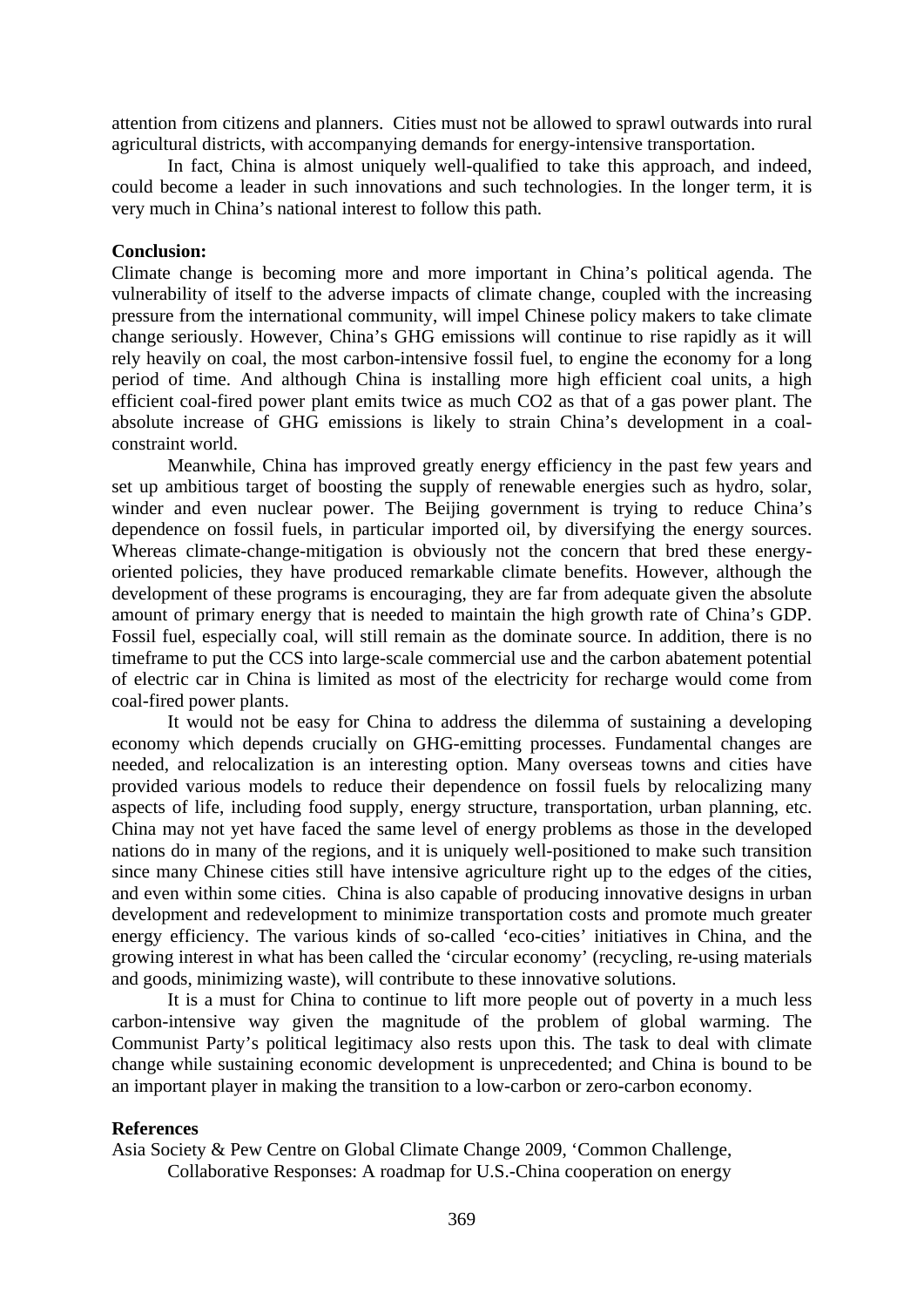and climate change'.

- Barry, Patrick. 2008. Carbon Sequestration Frustration, Science News, 13 August. (retrieved from the web 14/08/'08, at:
	- http://www.sciencenews.org/view/generic/id/35181/title/Carbon\_sequestration \_frustration)
- Baumert, K, Jonathan P, Herzog, T and Markoff, M 2004, 'Climate Data: Insights and Observations', Pew Centre on Global Climate Change.
- Boland, Alana. 1998. The Three Gorges Debate and Scientific Decision-Making in China. 1 *China Information*, Vol. XIII, pp.25-42.
- Bloomberg in London, 2009,US might move first in climate standoff, May 28, 2009, *SCMP*.
- Bradsher, Keith. 2009a. China outpaces U.S. in cleaner coal-fire plants. May 10, 2009. *New York Times.*
- Bradsher, Keith. 2009b. China vies to be world's leader in electric cars. April 1, 2009. *New York Times.*
- Blanford, G, Richels, R and Rutherford, T 2008, 'Revised emissions growth projections for China: why post-Kyoto climate policy must look east'. Discussion paper 08-06, Harvard project on international climate agreements.
- British Petroleum, 2006, Statistic Review of World Energy.
- Cao, J 2008, 'Reconciling human development and climate protection: perspectives from developing countries on post-2012 international climate change policy'. Discussion paper 08-25, Harvard project on international climate agreements.
- China Market Research Centre 2008, Research report on China's wind power development in 2008, p.2.
- Clauseen E 2007, 'A New Climate Treaty: US Leadership after Kyoto', *Harvard International Review* vol.29, no. 1.
- Downs, E 2006, 'China', *Energy Security Series 67*, Washington D.C: Brookings Institution.
- Dyer, Gwynn. 2009. US and China cross first climate hurdle, May 22, *SCMP*.
- Gao, Paul, Wang, Arthur and Wu, August. 2008. China charges up: the electric vehicle opportunity. October, 2008. McKinsey & Company
- Garnaut, R, Jotzo, F and Howes, S 2008, 'China's rapid emissions growth and global climate change policy'.
- Heggelund, Gørild 2007, 'China's climate change policy: Domestic and International Developments', *Asian Perspective*, Vol. 31, no. 2.
- Heggelund, Gørild. 2004. *Environment and Resettlement Politics in China: The Three Gorges Project*. Hampshire UK: Ashgate Publishing.
- Hopkins, Rob. 2008. *The Transition Handbook: From Oil Dependency to Local Resilience*. Green Books Ltd, Foxhole.
- International Energy Agency (IEA), 2007, *World Energy outlook 2007: China and India Insights*. Paris.
- International Energy Agency (IEA), 2009, Cleaner coal in China. April 20.
- Kolstad, C 2005, 'Climate Change Policy Viewed from the USA and the Role of Intensity Target' in Hansjurgens, B (ed.), *Emissions Trading for Climate Policy: US and European Perspectives*, Cambridge University Press, Cambridge.
- Lang, G & Miao, B 2008, 'Sustainable cities in China: post-oil challenges', paper presented to *The China International Forum on Environment and Development, Beijing, 18-19 October, 2008.*
- Lin, Jiang et al., 2008, 'Taking out 1 billion tons of CO2: the magic of China's  $11<sup>th</sup>$